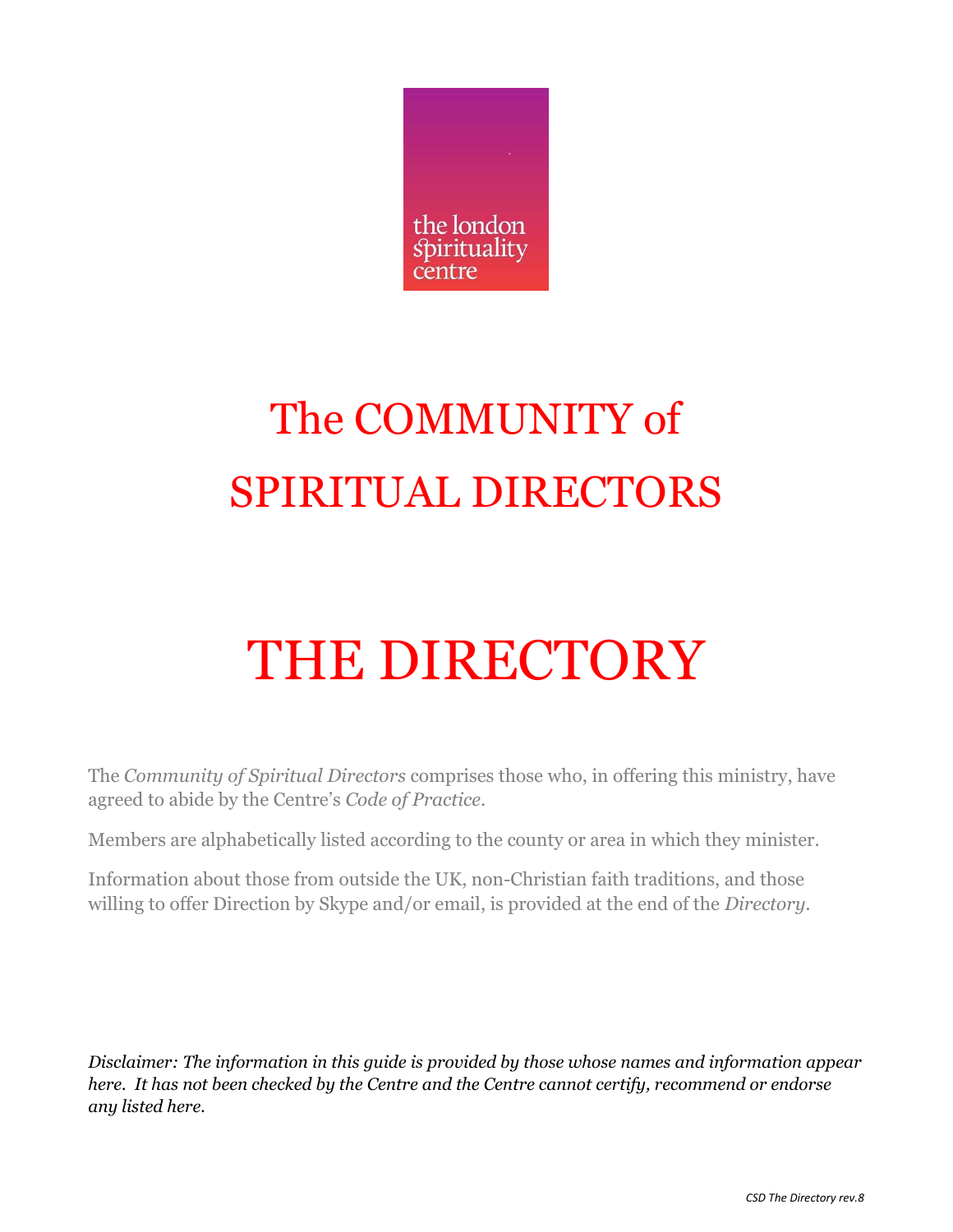

## **Bedfordshire**

#### **Marie Heath (Roman Catholic)**

**[spirituality@noes.org.uk](mailto:spirituality@noes.org.uk)**

I am a Benedictine Oblate but trained in the Ignatian Tradition for SID.

## **Berkshire**

#### **Jane Booth (Christian)**

#### **[jane-booth@hotmail.co.uk](mailto:jane-booth@hotmail.co.uk) 01635 30343**

I am an experienced and trained spiritual director and guide for the Ignatian Exercises. I provide an open, non-judgemental, sacred space where people can reflect on, discern and explore their unique walk with God. I listen sensitively with an open heart, especially with those experiencing transition or living on the edge. I am an associate of a contemplative religious order and my garden is part of the Quiet Garden Movement.

**\_\_\_\_\_\_\_\_\_\_\_\_\_\_\_\_\_\_\_\_\_\_\_\_\_\_\_\_\_\_\_\_\_\_\_\_\_\_\_\_\_\_\_\_\_\_\_\_\_\_\_\_\_\_\_\_\_\_\_\_\_\_\_\_\_\_\_\_\_\_\_\_\_\_\_\_\_\_\_\_\_\_\_**

#### **Jane Sigrist (Anglican)**

#### **[jane.sigrist@googlemail.com](mailto:jane.sigrist@googlemail.com) 01635 30089**

The richness and diversity of Christian spirituality excites me. Attracted by contemplation and creativity, I am especially interested in the challenges faced by those going through times of change and transition, including both with those who might feel excluded and 'on the edge' of their faith communities and those in ministry.

## **Buckinghamshire**

#### **Mrs. Mary Sketch (Roman Catholic)**

#### **[mary.sketch@talktalk.net](mailto:mary.sketch@talktalk.net)**

I have a broad knowledge of different Christian spiritualties and types of prayer. I trained for three years at the London Spirituality Centre. My directees are normally with me long-term and I have a gentle approach as I listen to Christians of all denominations.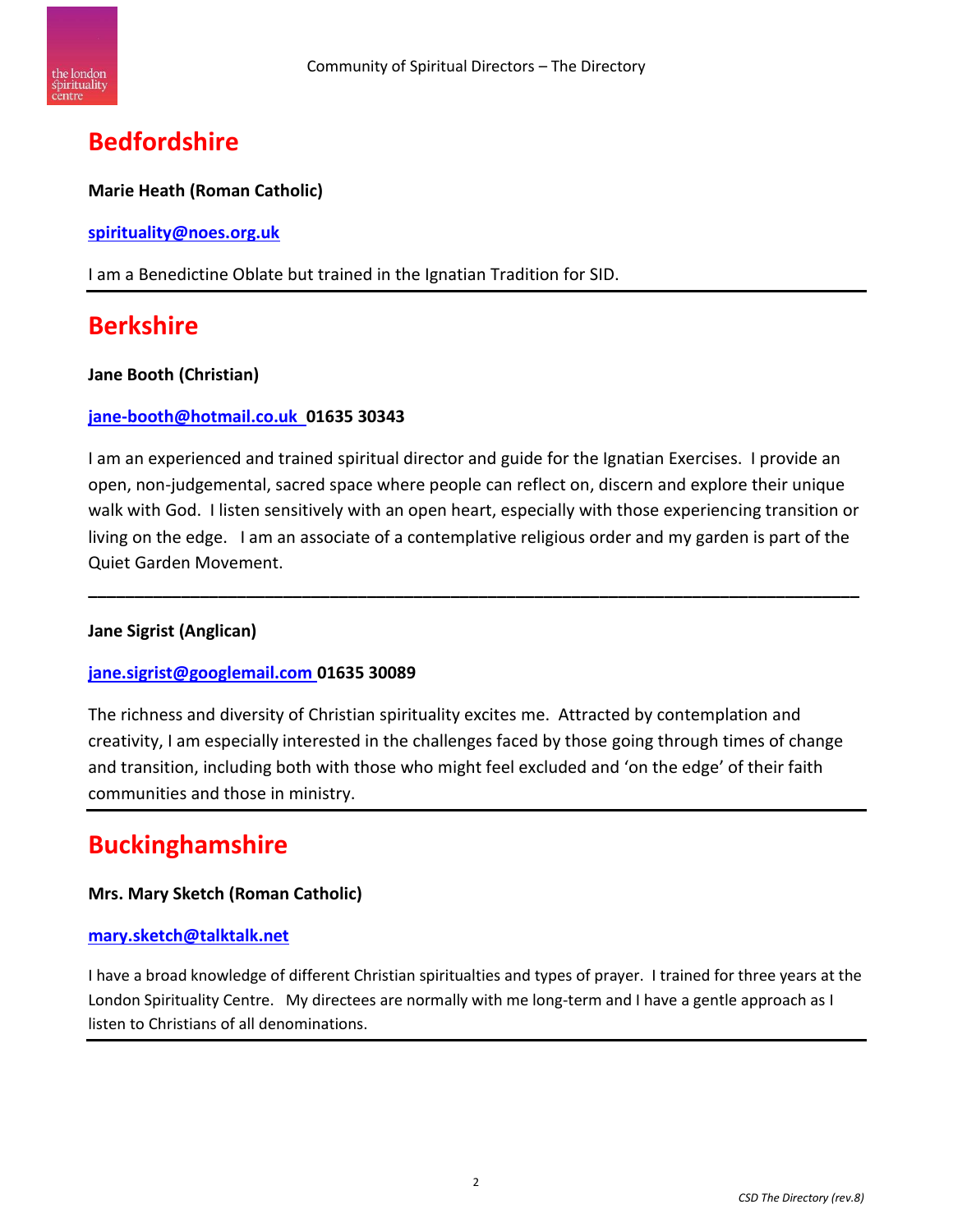

# **Cambridgeshire**

#### **Rosemary (Rosey) Feuell (Anglican (CoFE); Baptist; all enquirers welcome)**

#### **[roseyleaf@talktalk.net](mailto:roseyleaf@talktalk.net) ; 07816 866 208**

I have considerable experience of offering spiritual direction to internationals, older people and those engaged in ministry and also to people new to spiritual direction. Enquirers for all backgrounds are welcomed to request initial meetings. I am happy working in traditional ways, with Scripture and/or exploring creative resources and varied kinds of prayer.

## **Essex**

#### **The Rev. Dr. Sue Hartley (Anglican)**

#### **[suemhartley@btinternet.com](mailto:suemhartley@btinternet.com)**

I have been trained in the spiritual exercises of St Ignatius and can offer accompaniment to people wishing to undertake the Exercises as a retreat in everyday life (19th Annotation). I am also open to accompanying people who are seeking to discern their vocation to ministry (lay or ordained) or to the Single Consecrated Life. I have a background in General Practice – and am also willing to work with people who have mild mental health problems.

#### **Stephen Lloyd (Evangelical Anglican)**

#### **[stephenrlloyd@btinternet.com](mailto:stephenrlloyd@btinternet.com)**

I am a retired vicar, offering ministry of accompaniment and listening, seeking to enable others to reflect on their relationship with God, and to encourage growth in our experience of freedom that is to be discovered in Christ.

#### **Frances Moore (Roman Catholic)**

#### **[francesosv@gmail.com](mailto:francesosv@gmail.com) ; 01787 477640**

I have experience in Spiritual Direction, supervision,  $19<sup>th</sup>$  Annotation, IGR's, Quiet Days. I have worked with the bereaved and those with life limited conditions/terminally ill. I am happy to work with all denominations.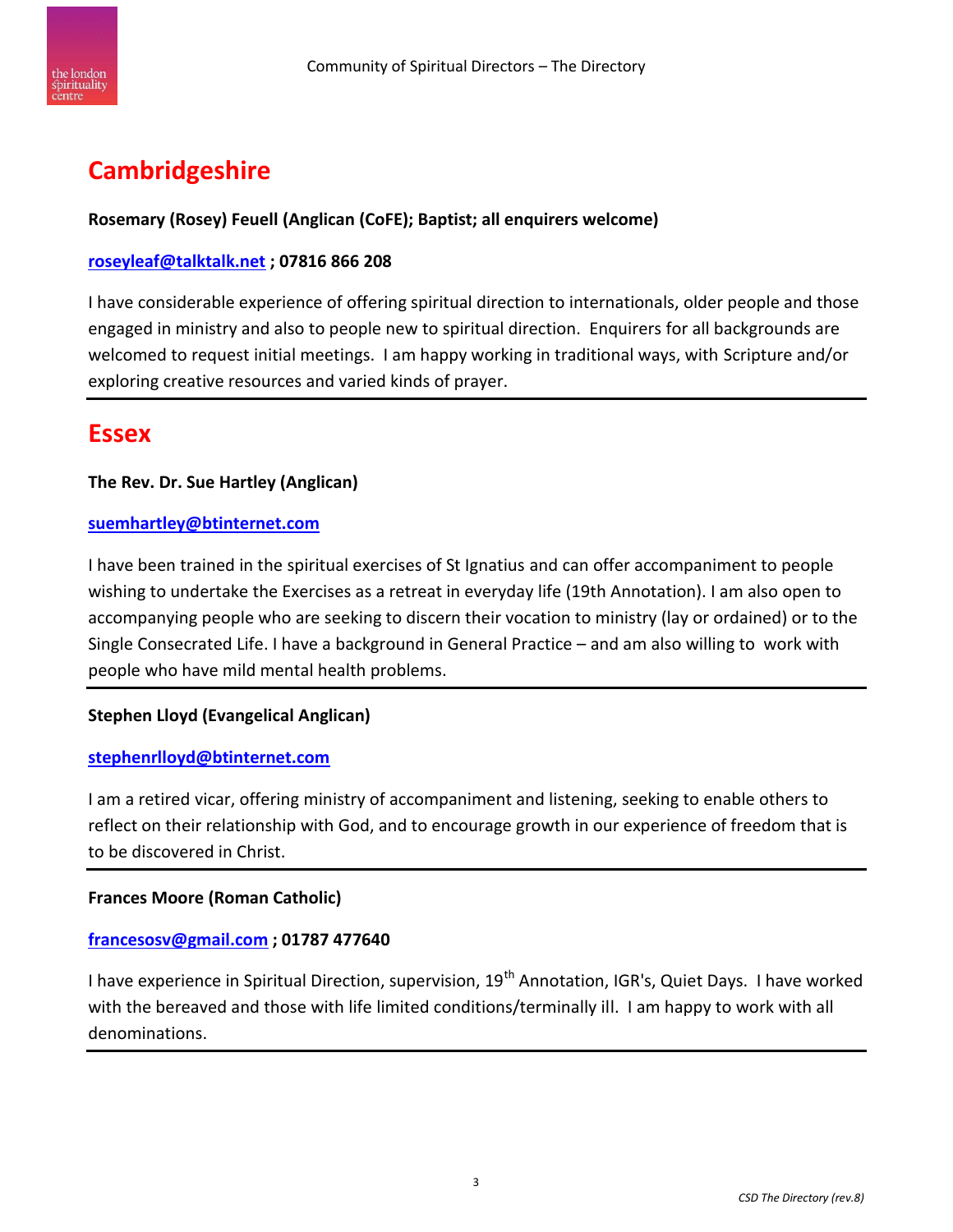

## **Essex** *cont…*

**Penny Sloman (Christian)**

#### **[pennysloman@hotmail.com;](mailto:pennysloman@hotmail.com) 01702 545568**

I have completed the Ignatian Spirituality Course and I have many weeks of accompanied prayer as a prayer guide.

#### **Valerie Thompson (Church of England)**

**[valmrst@hotmail.com](mailto:valmrst@hotmail.com)**

**Marion Whitmarsh (Evangelical)**

**[Marionwhitmarsh@virginmedia.com](mailto:Marionwhitmarsh@virginmedia.com)**

I have experience of prayer, celtic prayer, leading meditation sessions, silent retreats and quiet days. I have a sense my commission in life is to re-introduce silence into people's lives.

**\_\_\_\_\_\_\_\_\_\_\_\_\_\_\_\_\_\_\_\_\_\_\_\_\_\_\_\_\_\_\_\_\_\_\_\_\_\_\_\_\_\_\_\_\_\_\_\_\_\_\_\_\_\_\_\_\_\_\_\_\_\_\_\_\_\_\_\_\_\_\_\_\_\_\_\_\_\_\_\_\_\_**

**\_\_\_\_\_\_\_\_\_\_\_\_\_\_\_\_\_\_\_\_\_\_\_\_\_\_\_\_\_\_\_\_\_\_\_\_\_\_\_\_\_\_\_\_\_\_\_\_\_\_\_\_\_\_\_\_\_\_\_\_\_\_\_\_\_\_\_\_\_\_\_\_\_\_\_\_\_\_\_**

#### **Teresa Young (Roman Catholic)**

**[nannyyoung@hotmail.com](mailto:nannyyoung@hotmail.com)**

## **Gloucestershire**

#### **Sue Thomson (Catholic)**

#### **[sue.thomson.st@gmail.com;](mailto:sue.thomson.st@gmail.com) 01285 713696**

I am grounded in the Catholic, contemplative, Benedictine tradition – I am a Benedictine oblate of many years – with Ignatian Training and a BA Degree in Divinity, specializing in spiritual theology. I accompany people of all Christian faith traditions whose one desire is to deepen their intimacy with God, holding the compass gently.

#### **Anne Solomon (Christian)**

#### **[annevjsolomon@hotmail.com](mailto:annevjsolomon@hotmail.com)**

As an experienced spiritual director, I am also a tutor on the Gloucestershire Course and a Chartered Psychologist. I feel a particular heart to work with those who in some way find themselves 'on the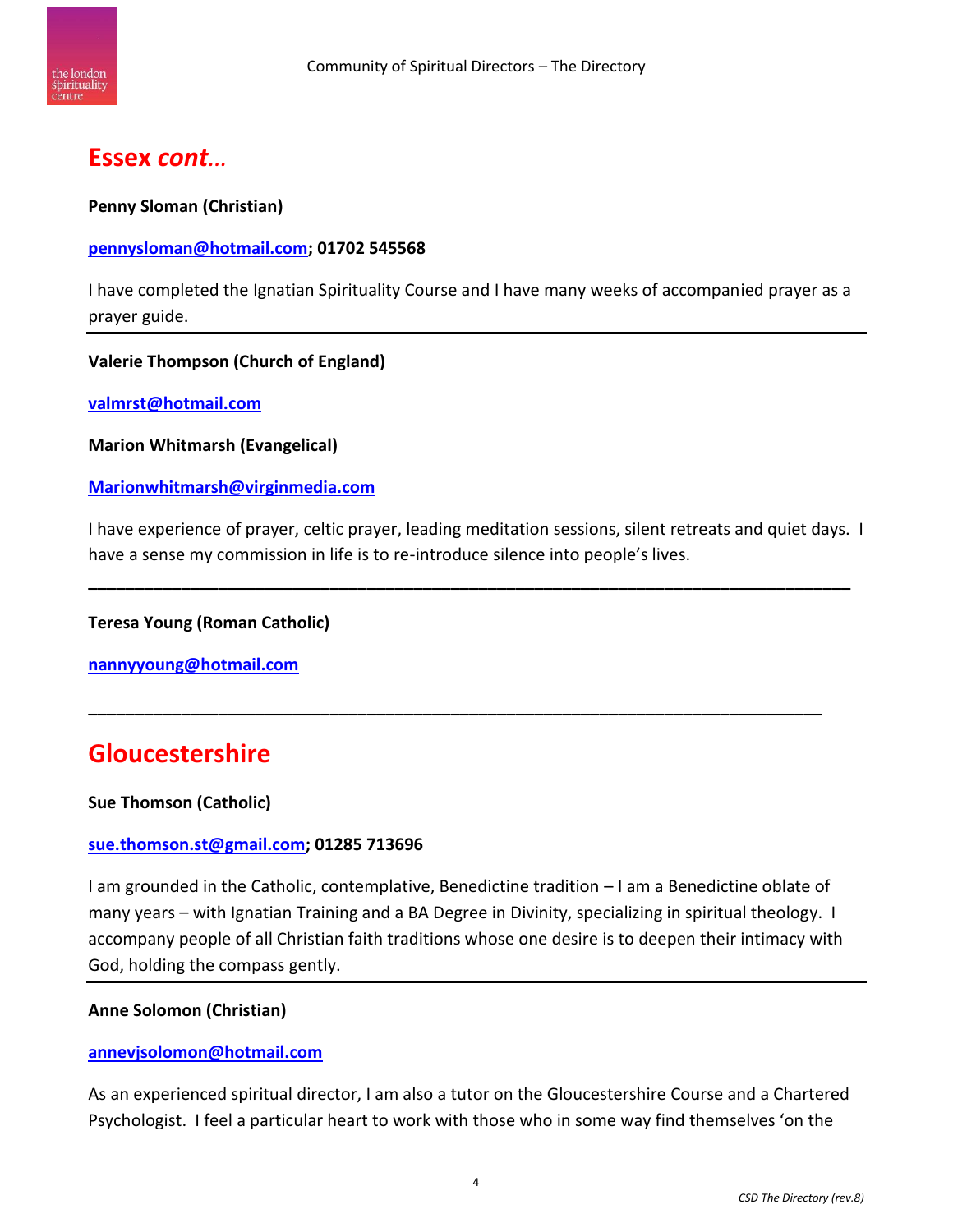

margins' in their spiritual journey. I am interested in contemplative traditions, meditation and the dialogue between spiritual direction and psychology. My website is [www.spiritual-life.co.uk](http://www.spiritual-life.co.uk/)

# **Hampshire**

**Julia Mourant (Christian)**

#### **[julia.caroline@btinternet.com](mailto:julia.caroline@btinternet.com)**

I am an Anglican priest and have held posts in training and vocations. I live in Basingstoke and also spend part of the week in Salisbury where I offer spiritual direction, supervision and vocational coaching, as well as being responsible for a course for spiritual directors.

# **Hertfordshire**

#### **Jackie Harbron (Evangelical Anglican)**

#### **[jackie@experts.co.uk;](mailto:jackie@experts.co.uk) 07932 590852**

I offer ongoing direction, 19th Annotation, Weeks of Accompanied Prayer as a spiritual director, supervisor and organizer. I have trained to give individual and group supervision. I am sympathetic to all traditions.

# **Hertfordshire** *cont…*

#### **Stephen Passmore (Anglican)**

#### **[SJHP2@yahoo.co.uk;](mailto:SJHP2@yahoo.co.uk) 01462 433656**

I am experienced in Ignatian Spirituality including Lectio Divina, Imaginative Contemplation, Christian Meditation (e.g. John Main) and Centering Prayer. I have a special interest in the Spiritual Exercises of St Ignatius of Loyola and I am able to offer accompaniment for  $19<sup>th</sup>$  Annotation

## **Kent**

#### **Richard Chamberlin (Anglican)**

#### **[richardchamberlin@btinternet.com;](mailto:richardchamberlin@btinternet.com) 07710 553516**

I am an Ignatian trained spiritual director, based in West Kent , but also able to direct in London . I worked as a solicitor in a City practice for 30 years, and have experience in the Christian NGO field. I can accompany directees of any denomination, and can offer inter faith direction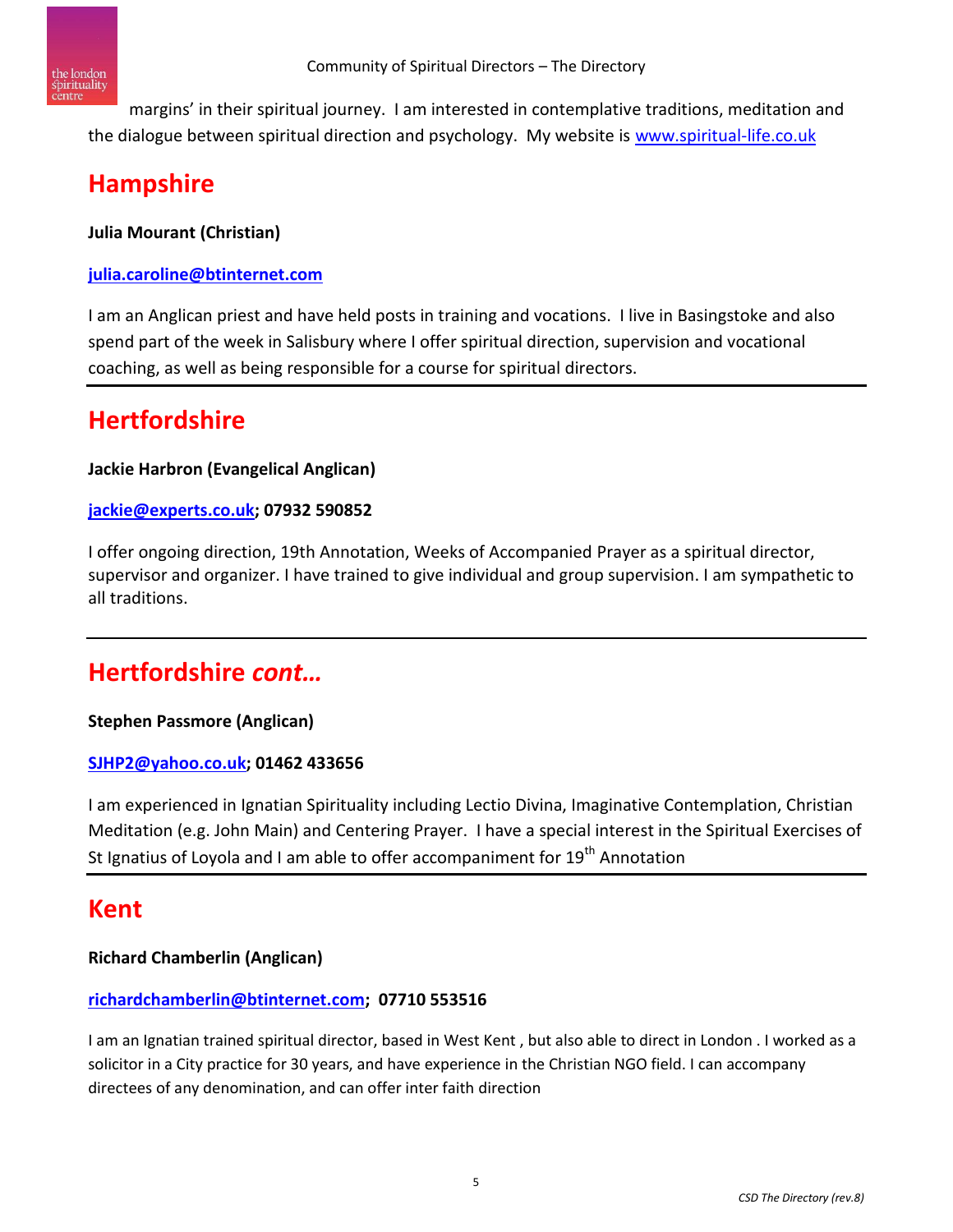

## **Kent** *cont…*

#### **Mary Chamberlin (Anglican)**

#### **[mary.franks@btinternet.com](mailto:mary.franks@btinternet.com)**

I have a background of art therapy training, an interest in exploring spiritual exercises creatively and working in one to one spiritual direction creatively.

#### **The Rev. Valerie Pearce (Anglican)**

#### **[revdval@gmail.com](mailto:revdval@gmail.com)**

I have been exercising the ministry of Spiritual Direction for 25 years. I have had Ignatian training at St. Beuno's and am a Myers Briggs Practioner. I have a broad and deep experience of different kinds of spirituality.

#### **Janet McDonald (Anglican)**

#### **[Janet.mcdonald@btinternet.com](mailto:Janet.mcdonald@btinternet.com)**

I have experience of weeks of accompanied prayer and using music as part of spiritual direction.

#### **Dawn Pointing (Christian)**

#### **[dawnabroad@yahoo.co.uk](mailto:dawnabroad@yahoo.co.uk)**

I love being alongside people in their spiritual journeys, having been in pastoral ministry for some 30 years, leading quiet days and retreats, and as a spiritual director since training at the centre 2010-12. I am open to seeing people from different Christian traditions or none. My own church background has been mainly in free charismatic churches but I've been part of other traditions and enjoy different expressions of spirituality, particularly contemplative. My experience includes debriefing and direction for people returning from overseas. I usually see people in my home in Orpington, but could also meet in central London and I have also used Skype.

#### **Revd Elizabeth Chapman (Anglican)**

#### **[lchapman431@btinternet.com](mailto:lchapman431@btinternet.com) ; 07961 337083**

A Palliative and Healthcare Chaplain currently working as the Chaplain and Spirtual Care Lead a the Ellenor Hospice Gravesend and assist the Chaplaincy Team at Maidstone Hospital. I was ordained in 2009 in the Church of England. I am a Spiritual Director for both Rochester and Canterbury Diocese. I am willing to assist on Weeks of Accompanied/Guided Prayer.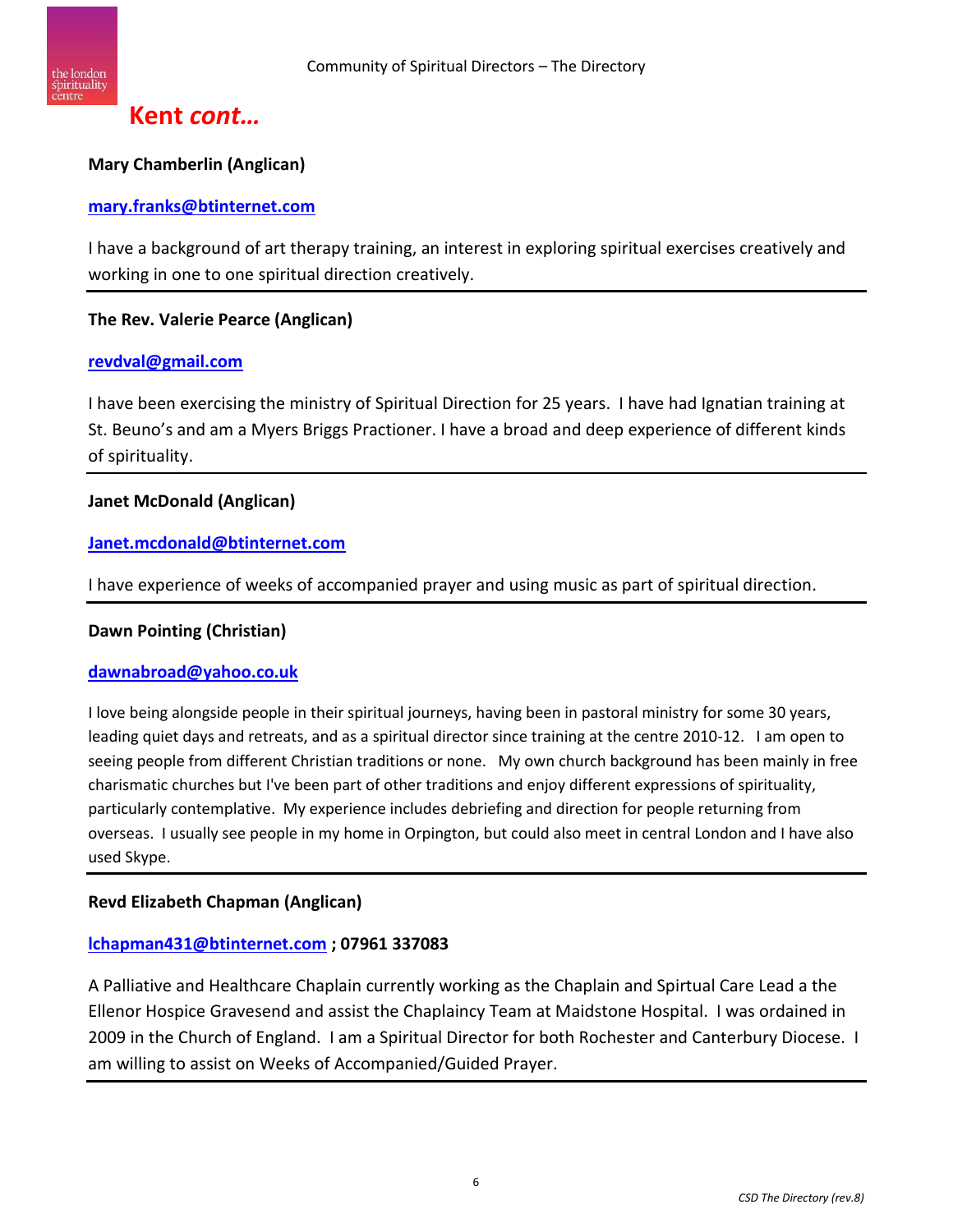

## **London - Central** *(Area Adviser: John-Francis Friendship)*

#### **Esther Aronsfeld (Jewish)**

#### **[e.aronsfeld@gmail.com](mailto:e.aronsfeld@gmail.com) ; 07855 251255**

I am an ordained Interfaith Minister and Spiritual Director from a Jewish background. I work with people who don't consider themselves religious, but long for meaning, clarity and direction. I lead retreats for CARM; courses in Jewish spirituality for Christian groups. My background includes management training, coaching and bereavement support.

#### **Victoria Bathurst (C of E)**

#### **[victoriabat@aol.com;](mailto:victoriabat@aol.com) 07966 519969**

I have a special interest in the use of image and the imagination for contemplation.

#### **Judith Bendkowski (Anglican)**

#### **[judithbendkowski@gmail.com](mailto:judithbendkowski@gmail.com) ; 07771 984955**

My faith and faith tradition and my approach to those seeking accompaniment is inclusive. I have experience of accompanying new and young Christians, those discerning their vocation, ordinands, clergy and others whose faith has been developing for many years. I accompany 19<sup>th</sup> Annotation Ignatian retreatants.

#### **Kenneth B. Browne (Church of Ireland/Quaker)**

#### **[Kbb46@hotmail.com](mailto:Kbb46@hotmail.com) ; 07846 386 151**

I am interested in the relationship between Psychotherapy and Spiritual Direction, the ecumenical aspect for Spiritual Directors and personal reconciliation and spiritual direction.

#### **Martin Carr (Anglican)**

#### **[martingcarr@hotmail.co.uk](mailto:martingcarr@hotmail.co.uk)**

My work as a spiritual director is informed by my experience as a lay minister, vocations adviser and theological educator.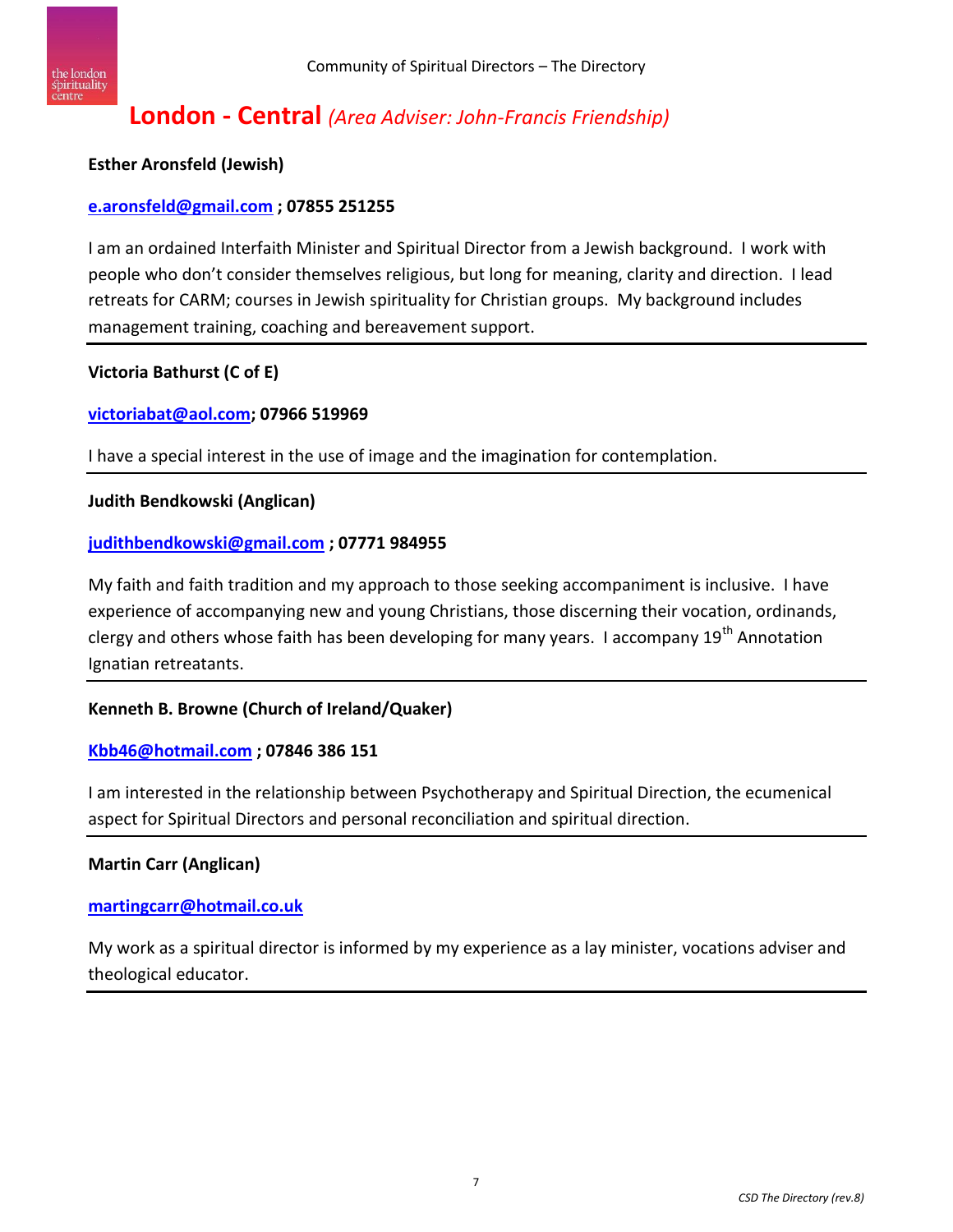

#### **Suzanne Helena Cohen (Jewish)**

#### **[suzannecohen@btinternet.com](mailto:suzannecohen@btinternet.com) ; 07944 767274**

I am an Interfaith Minister who trained in Spiritual Direction via the Encounter course, with a background in Spiritual Counselling, Spiritual Healing and Gestalt Therapy. I have an interest in understanding how the different faith traditions help us root our lives in a meaningful way.

#### **Jessica Davies (Anglican)**

#### **[jessica.davies@me.com](mailto:jessica.davies@me.com)**

I trained as a Spiritual Director at the LSC and am currently training as an Integrative Psychosynthesis Counsellor. I am interested in how these skills and disciplines strengthen one another and adapt to the individual needs and experiences of clients.

#### **Rosemary (Rosey) Feuell (Anglican/CofE; Baptist; all enquirers welcome)**

#### **[roseyleaf@talktalk.net;](mailto:roseyleaf@talktalk.net) 07816 866 208**

I have considerable experience of offering spiritual direction to internationals, older people and those engaged in ministry and also to people new to spiritual direction. Enquirers for all backgrounds are welcomed to request initial meetings. I am happy working in traditional ways, with Scripture and/or exploring creative resources and varied kinds of prayer.

#### **The Rev. John-Francis Friendship APS (Anglican)**

#### **[jff2209@yahoo.com](mailto:jff2209@yahoo.com) ; 020 3583 9312 / 07808 500 717**

I am a priest and have been offering direction since my time as a Franciscan (SSF). I undertook the *Ignatian Spirituality Course* in 2001 – 2003 and now tutor on *Encounter*. I am also an accredited Pastoral Supervisor (APSE) and meet with directees at my home in Shooters Hill and at the London Spirituality Centre. My passion is to enable people to respond to the movements of the Spirit.

Further information on my website: http://www.spiritualdirectioninlondon.org.uk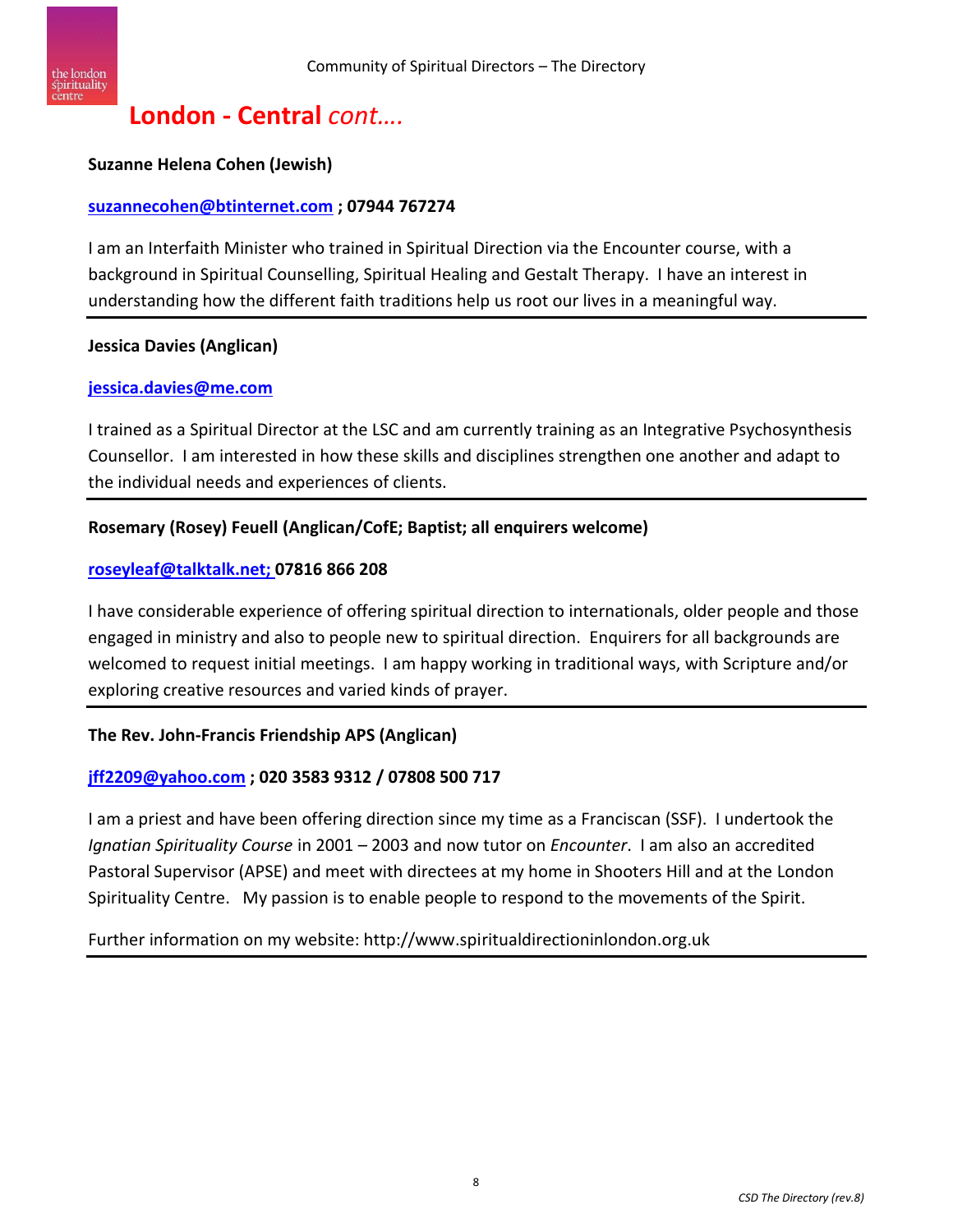

#### **Mark Godson (Christian)**

#### **[direction@markgodson.net](mailto:direction@markgodson.net)**

I offer spiritual accompaniment that draws on the contemplative, mystical and Ignatian strands within the Christian tradition. It is informed by my study and practice of Zen and my work as a psychotherapist. I was Director of LSC from 2011 – 2015.

#### **Dr. Susanne Griffin (Anglican & Danish Lutheran Traditions)**

#### **[griffindrake@aol.com](mailto:griffindrake@aol.com)**

I have trained in child and adolescent psychiatry and recently retired from a consultant NHS post and I have qualified as a family therapist. My special interests are: inter-faith/cross-cultural work and learning disability/autism.

#### **Irene Hamilton (Anglican)**

#### **[irenehamilton@gmail.com](mailto:irenehamilton@gmail.com)**

#### **Annette Kaye (Christian but work with people of other faiths too)**

#### **[Annette@annette-kaye.com](mailto:Annette@annette-kaye.com)**

I trained with ISC and have 15 years experience as a spiritual director. I am also a tutor on the ISC course for the past 12 years. I am a Psychosyntheseis therapist, interested in spirituality/psychology/interfaith. As a potter, I am also interested in creativity and spirituality.

#### **Julia Keeling (Roman Catholic)**

**[juliakeeling@icloud.com;](mailto:juliakeeling@icloud.com) 07770 753016**

I have a special interest in the contemplative tradition.

#### **Stephen Lloyd**

#### **[stephenrlloyd@btinternet.com](mailto:stephenrlloyd@btinternet.com)**

I am a retired vicar, offering ministry of accompaniment and listening, seeking to enable others to reflect on their relationship with God, and to encourage growth in our experience of freedom that is to be discovered in Christ.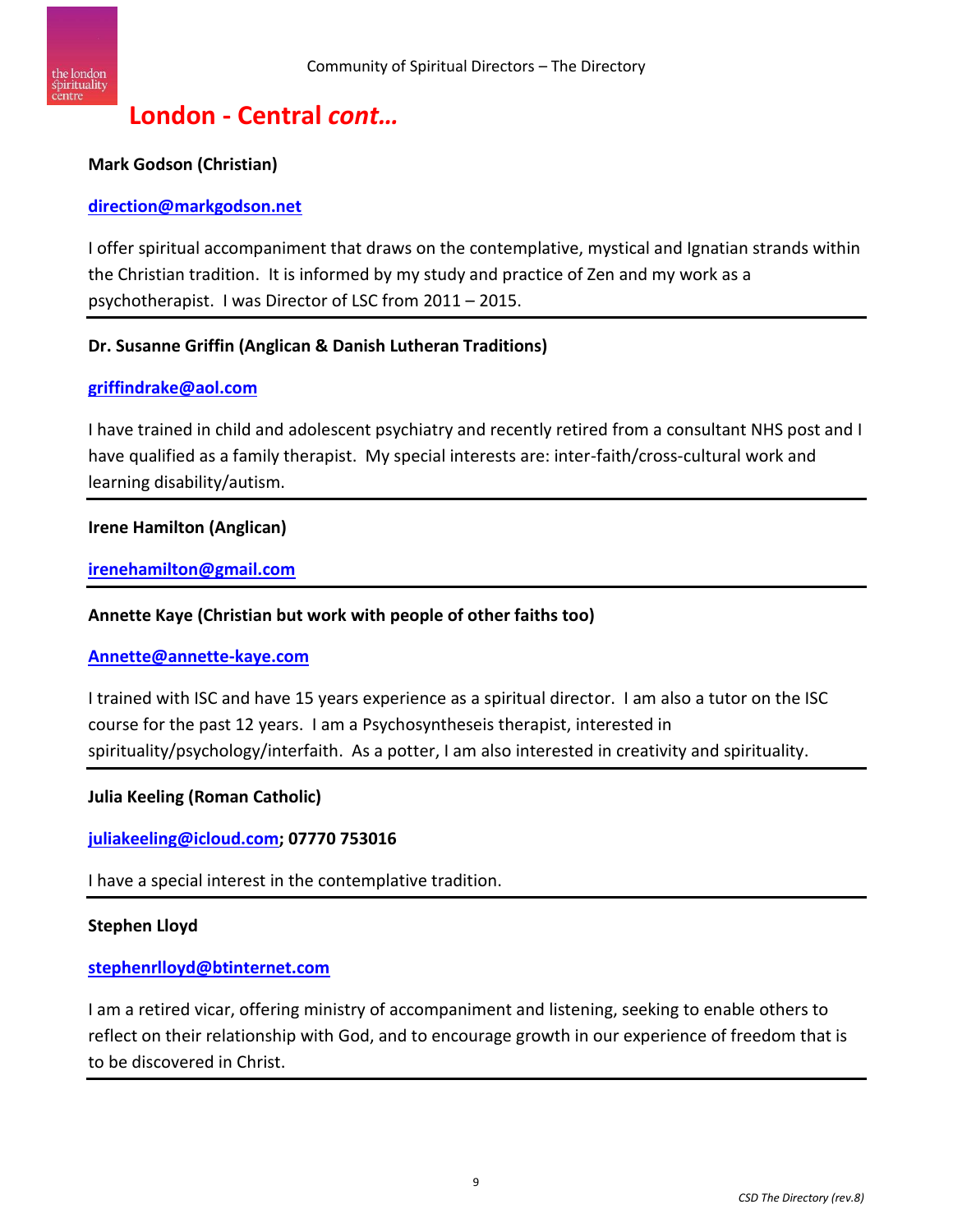

#### **Eileen McDade (Roman Catholic)**

#### **[emcdade@talktalk.net](mailto:emcdade@talktalk.net)**

I have a special interest in contemplative prayer practice and non-dual consciousness.

#### **Julian Maddock (Christian)**

#### **[Julian.a.maddock@gmail.com;](mailto:Julian.a.maddock@gmail.com) 07951 759 953**

I trained at St Beunos and the Ignatian Spirituality course. I have 25 years' experience as a spiritual director, trainer and supervisor. I have been a hospital chaplain. My interests include: the Spiritual exercises of Ignatius, Practicing Presence 'The Body', morality, illness and death. I write about spirituality and the body at www.thisbody.info.

#### **Nicola Mason (Christian)**

#### **[nmason56@tiscali.co.uk](mailto:nmason56@tiscali.co.uk) 07949 550967**

I accompany others through the Ignatian Spiritual Exercises (19th Annotation) as well as offering ongoing spiritual direction. I have a particular interest in contemplative prayer, and also in using the creative arts in prayer and spiritual direction. I have experience of accompanying those with chronic and terminal illness**.**

#### **Nicole Paice (Catholic)**

#### **[nicole@paicefamily.co.uk](mailto:nicole@paicefamily.co.uk)**

I was a student at Heythrop College and the ISC course. I also have a relationship counselling diploma. I have experience with multicultural issues and expatriation. I speak the following languages: English, French, and Spanish. I have been working in the field of spiritual direction since 1996. I'm 65, married with children and grandchildren.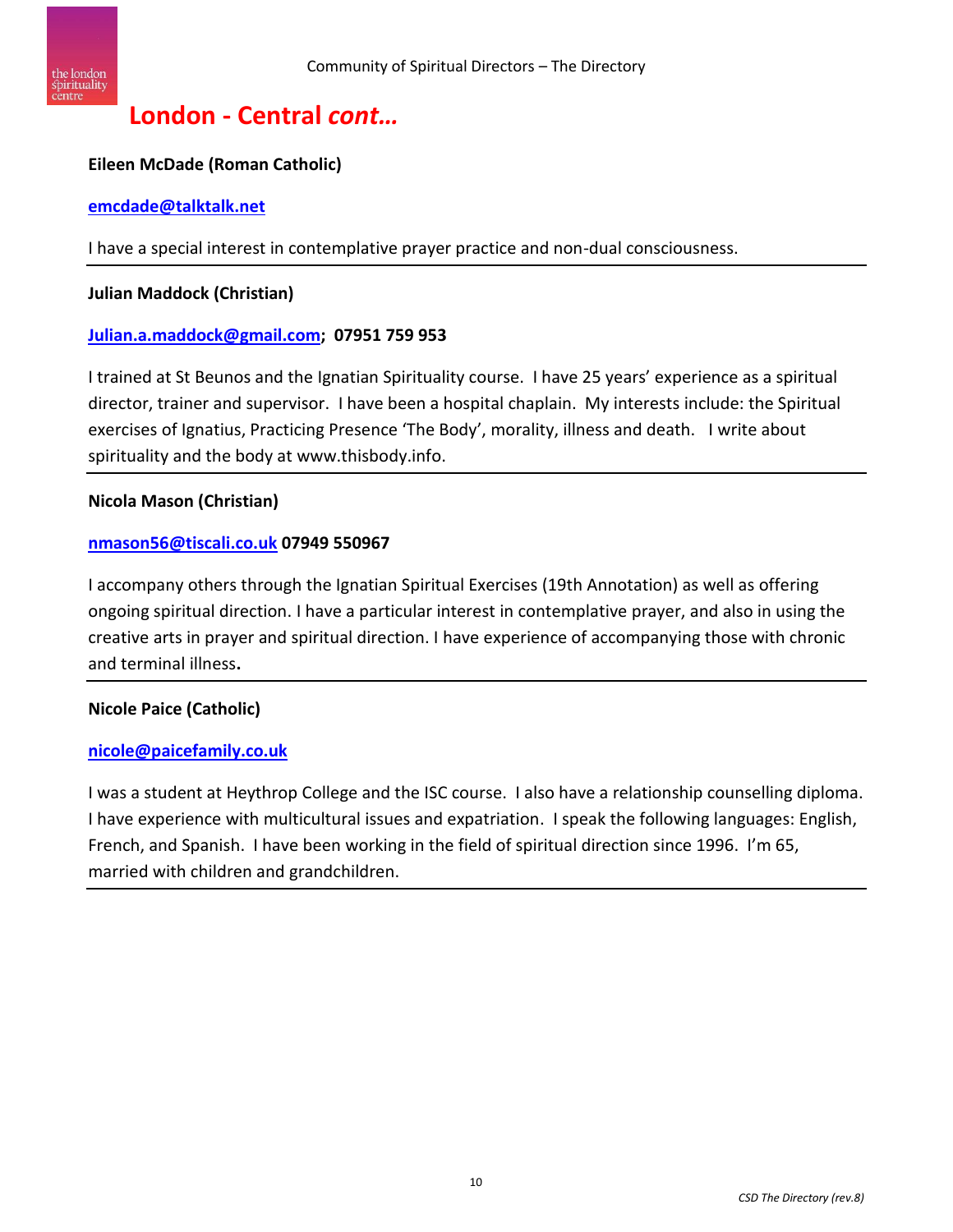

#### **Mary Penley (Anglo-Catholic)**

#### **[mary@marypenley.com;](mailto:mary@marypenley.com) 01903 417385**/**07729 277 567**

I am an Anglo-Catholic and trained as a Spiritual Director on the Encounter course. I love the natural world and have a passion for silence and beholding. With a deep respect for the dignity and sanctity of each individual I journey alongside, I lead retreat workshops combining various forms of creative expression within a framework of contemplative prayer. I have a background in the Arts, in bereavement counselling, geriatric and terminal care. For further details http://www.marypenley.com/workshops

#### **Dawn Pointing (Christian)**

#### **[dawnabroad@yahoo.co.uk](mailto:dawnabroad@yahoo.co.uk)**

I love being alongside people in their spiritual journeys, having been in pastoral ministry for some 30 years, leading quiet days and retreats, and as a spiritual director since training at the centre 2010-12. I am open to seeing people from different Christian traditions or none. My own church background has been mainly in free charismatic churches but I've been part of other traditions and enjoy different expressions of spirituality, particularly contemplative. My experience includes debriefing and direction for people returning from overseas. I usually see people in my home in Orpington, but could also meet in central London and I have also used Skype.

#### **Gill Sewell (Quaker)**

#### **[gill.sewell410@gmail.com;](mailto:gill.sewell410@gmail.com) 07977 478473**

I am willing to accompany individuals from any faith traditions or none, mainstream or on the margins. I have experience of providing spiritual direction by Skype across continents.

#### **Val Smith (Baptist – Charismatic, Contemplative)**

#### **[val.smith1@gmail.com;](mailto:val.smith1@gmail.com) 07989 357237**

I have an interest in working to support missionaries in personal development and in the voluntary sector.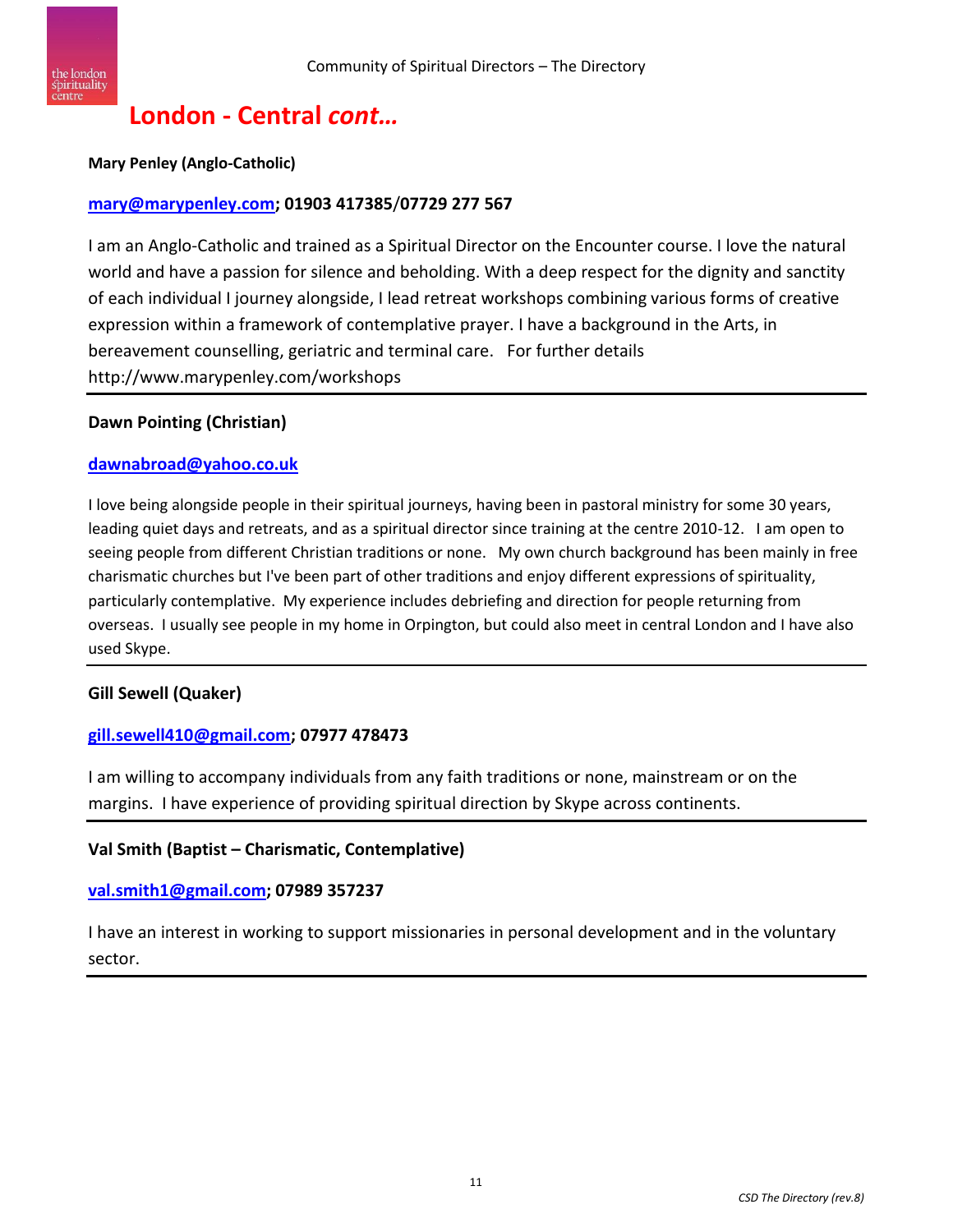

#### **Kerry Taylor (Evangelical/Charismatic)**

#### **[kerryahtaylor@hotmail.co.uk](mailto:kerryahtaylor@hotmail.co.uk)**

I complete a two year spiritual direction course at Lombard Street (2008-2010) and have been involved with spiritual direction since that time. I am drawn to Ignatian Spirituality having completed the 19<sup>th</sup> Annotation and contemplative practice.

#### **Cheryl Woodcroft (Roman Catholic)**

#### **[cherylwoodcroft@hotmail.com](mailto:cherylwoodcroft@hotmail.com)**

I trained at LCS and have a medical background (retired GP). My special interest is in how spiritual direction can help heal the divide between the secular and sacred.

#### **Barbara Wilson (Roman Catholic)**

#### **[Basiawilson1@gmail.com](mailto:Basiawilson1@gmail.com) ; 07713 242449**

I am a Catholic lay woman, trained at LCS in spiritual direction. I am to develop directees relationship with God and respond to God's overwhelming love for them. I am trained to take people through Ignatius spiritual exercises in daily life or work with them on an ad hoc basis.

## **London - East***(Area Adviser: Sue Makin)*

#### **Catherine Armstrong (Ecumenical)**

#### **[catherinebcharlie@hotmail.com;](mailto:catherinebcharlie@hotmail.com) 07813 309578**

I have an interest in mental health, Discernment, prayer and encouraging lay ministry. I have an MA in Christian Spirituality and I am a Tutor on Encounter.

#### **Nicola Mason (Christian)**

#### **[nmason56@tiscali.co.uk](mailto:nmason56@tiscali.co.uk) 07949 550967**

I accompany others through the Ignatian Spiritual Exercises (19th Annotation) as well as offering ongoing spiritual direction. I have a particular interest in contemplative prayer, and also in using the creative arts in prayer and spiritual direction. I have experience of accompanying those with chronic and terminal illness.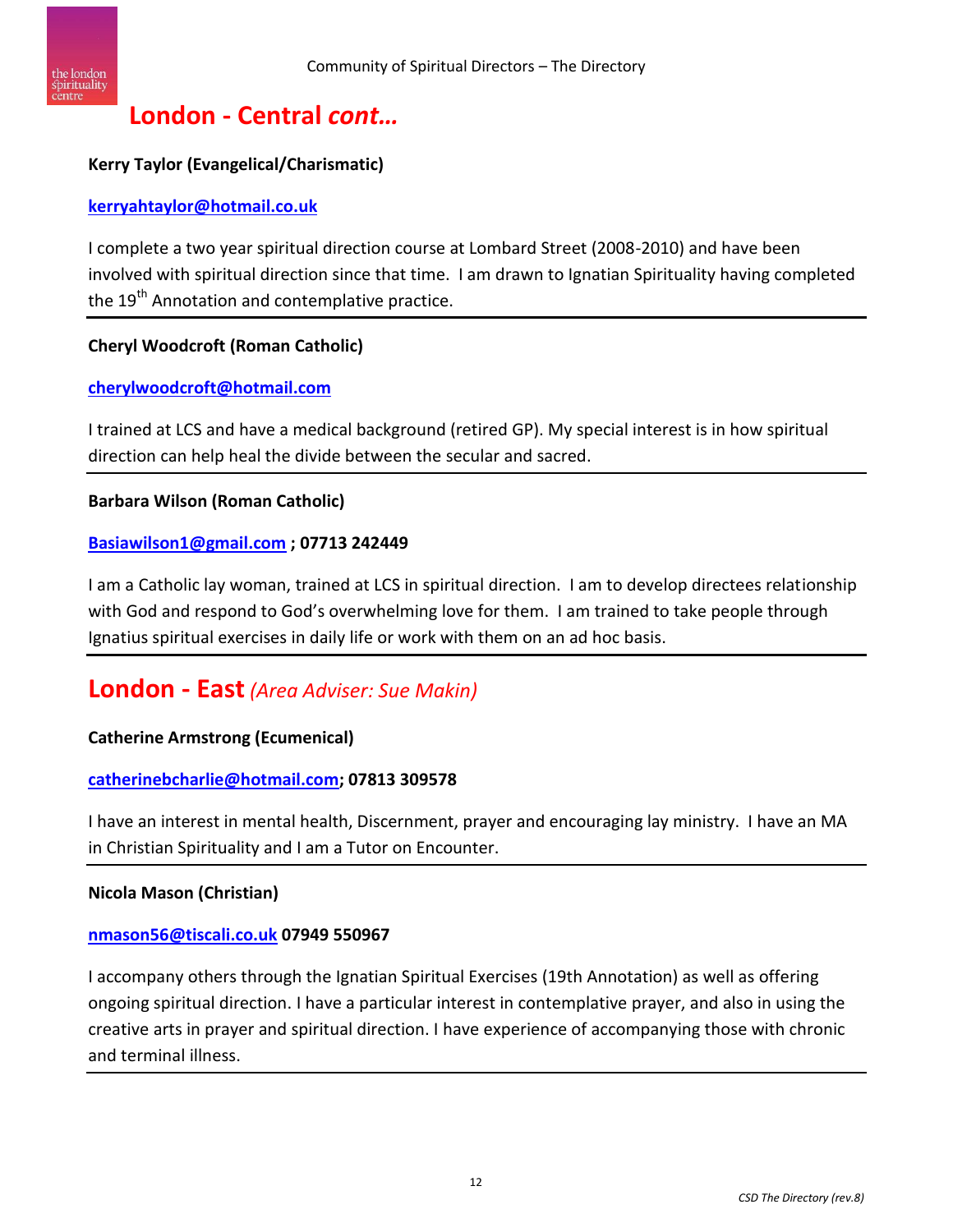

## **London - East** *cont…*

#### **Jane Franklin (Church of England - Celtic, Ignatian)**

#### **[janefranklinretreats@gmail.com;](mailto:janefranklinretreats@gmail.com) 07747 792532**

I have broad experience of Spirituality coming from an evangelical background through complimentary therapies and healing, Celtic and Ignatian spirituality. I am now worshipping in a Anglo-Catholic church. I am a Listener at St. Andrews, Holborn and at Greenbelt festival and lead quiet days and retreats.

## **London - North East** *(Area Adviser: Bruce Batstone)*

#### **Olive Cope (C of E)**

#### **[oliveclose2003@yahoo.co.uk](mailto:oliveclose2003@yahoo.co.uk) ; 020 8363 8221**

I have a special interest in working with those feeling called to, or accepted for ordained ministry (but not exclusively in this area)

#### **Suzanne Helena Cohen (Jewish)**

#### **[suzannecohen@btinternet.com](mailto:suzannecohen@btinternet.com) ; 07944 767274**

I am an Interfaith Minister who trained in Spiritual Direction via the Encounter course, with a background in Spiritual Counselling, Spiritual Healing and Gestalt Therapy. I have an interest in understanding how the different faith traditions help us root our lives in a meaningful way.

#### **Sr. Gill Drew (Catholic)**

#### **[gilldrew@btinternet.com](mailto:gilldrew@btinternet.com) ; 020 8809 7344**

I have the experience and joy of offering S/D over the last 10 years, including 19th Annotation, weeks of guided prayer, and open door retreats.

#### **Amanda T. Taylor (Roman Catholic)**

#### **[amandattaylor@blueyonder.co.uk](mailto:amandattaylor@blueyonder.co.uk) ; 07752 793 794**

My experience is mainly related to people who are of multi-cultural backgrounds and often materially and educationally deprived. I wish to offer my training and gifts to people who would not normally have the means and opportunity to have spiritual direction so as to help me live Christ's values more fully.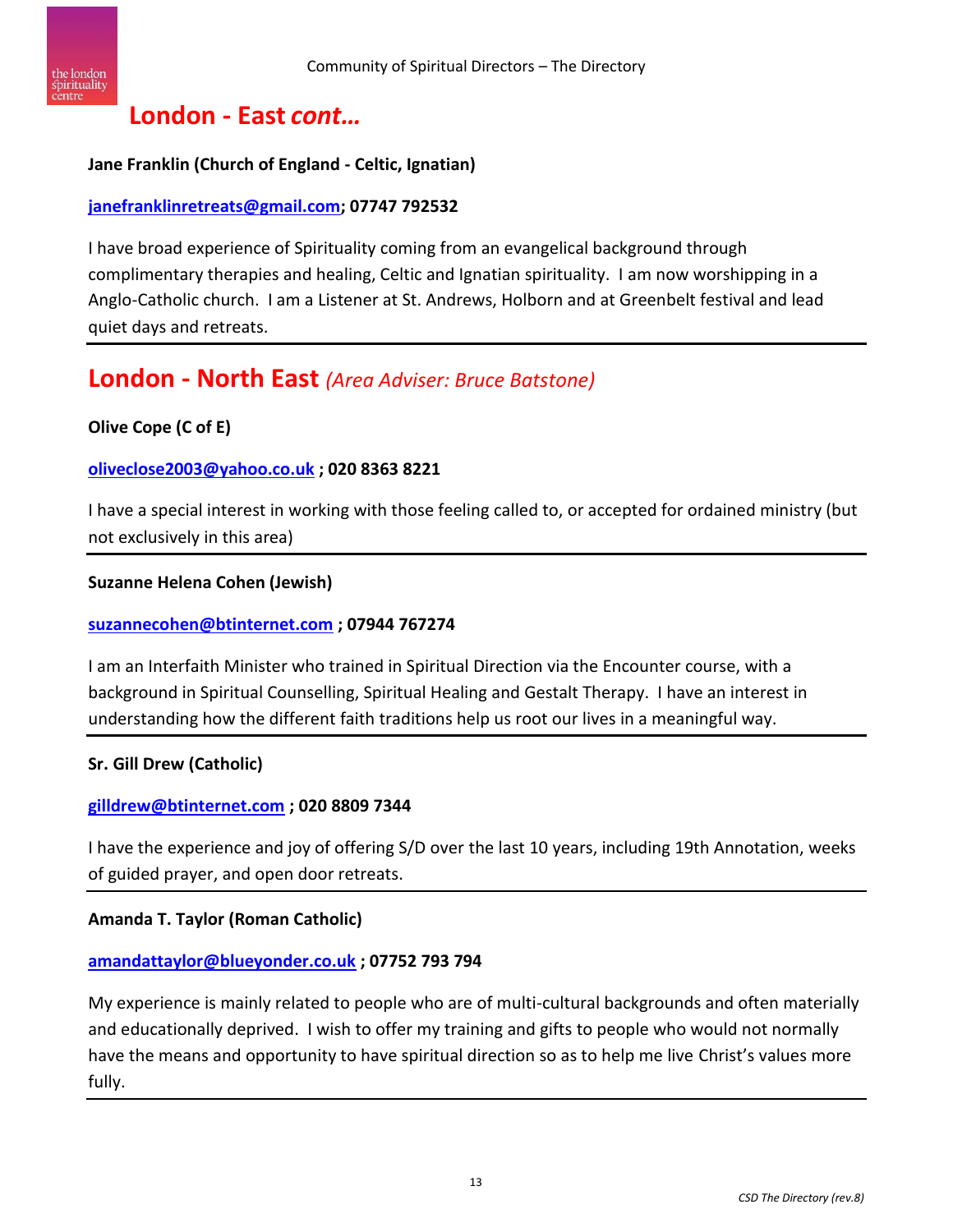

## **London – North West** *(Area Adviser: Pamela Heazell)*

#### **Esther Aronsfeld (Jewish)**

#### **[e.aronsfeld@gmail.com](mailto:e.aronsfeld@gmail.com) ; 07855 251255**

I am an ordained Interfaith Minister and Spiritual Director from a Jewish background. I work with people who don't consider themselves religious, but long for meaning, clarity and direction. I lead retreats for CARM; courses in Jewish spirituality for Christian groups. My background includes management training, coaching and bereavement support.

#### **Alice Bree (Anglican)**

#### **[alice.bree@yahoo.co.uk](mailto:alice.bree@yahoo.co.uk) ; 0208 967 3994**

I am a lifelong Christian. I worked as a nurse and midwife before I married a Roman Catholic. I think of myself as Benedictine and am interested in Ecumenism/Unity, contemplative prayer and meditation. I worked as a therapist for many years before I trained as a Spiritual Director at LCS.

#### **Sr. Gill Drew (Catholic)**

#### **[gilldrew@btinternet.com](mailto:gilldrew@btinternet.com) ; 020 8809 7344**

I have experience of the 19<sup>th</sup> Annotation, of attending Spiritual Direction weeks of Guided Prayer, Open Door Retreats.

#### **Sr. Mary-Ann Flood (Roman Catholic)**

#### **[maryannflood.cj@btconnect.com](mailto:maryannflood.cj@btconnect.com)**

I trained on the 3 year Ignatian Spirituality Course and accompany people from our house in Willesden Green. My background includes teaching in boarding schools, post-adoption counselling, work with homeless people and hospital chaplaincy.

#### **Dr. Susanne Griffin (Anglican & Danish Lutheran Traditions)**

#### **[griffindrake@aol.com](mailto:griffindrake@aol.com)**

Qualified as a medical doctor and family therapist, I worked as a child and family psychiatrist serving London's East End until retirement in May 2015. Inspired into spiritual direction through work with Muslim families coping with a child with severe learning disabilities and autism, my great passion is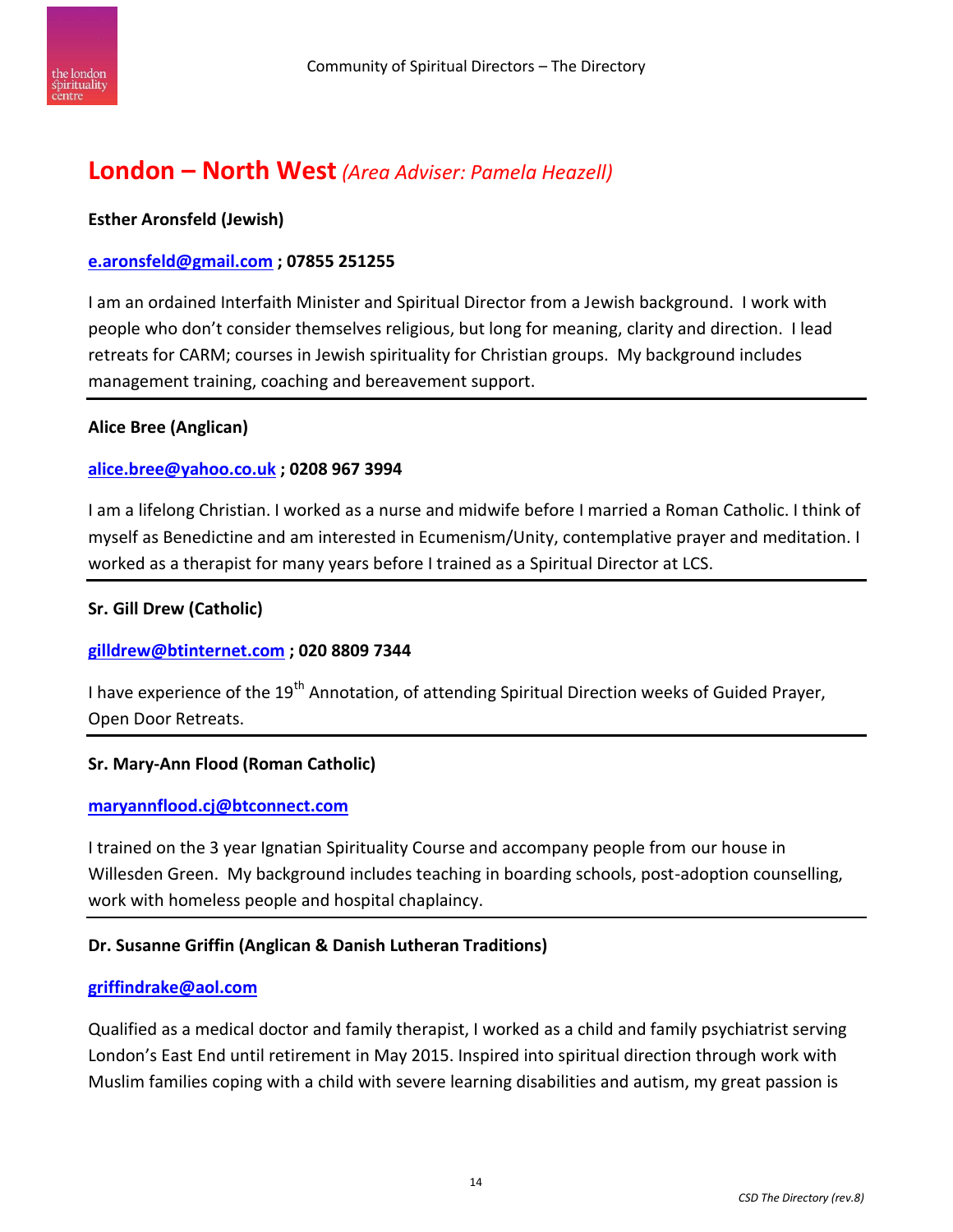

for inclusion; I am happy to arrange an initial assessment meeting for anyone interested in finding out more about whether spiritual direction might be for them.

# **London – North West** *cont…*

#### **Sr. Barbara Johnson OSB (Anglican Benedictine)**

#### **[Barbara.osb@btconnect.com](mailto:Barbara.osb@btconnect.com) ; 07811 682497**

I have 60 years in a Benedictine Community – caring for sick and disabled people.

#### **Julienne McLean (Christian)**

#### **[juliennemclean@btinternet.com;](mailto:juliennemclean@btinternet.com) 020 8451 5255**

My particular interests are the Christian contemplative tradition, Carmelite spirituality, contemplative prayer, alongside Jungian depth psychology. I can offer a focus, in spiritual direction, on the writings, guidance and wisdom from St Teresa of Avila and St John of the Cross, where appropriate. I facilitate a retreat programme in North London ( see www.contemplativespirituality.org. )

#### **Gill Sewell (Quaker)**

#### **[gill.sewell410@gmail.com;](mailto:gill.sewell410@gmail.com) 07977 478473**

I am willing to accompany individuals from any faith traditions or none, mainstream or on the margins. I have experience of providing spiritual direction by Skype across continents.

#### **Sue Wilson (Christian)**

#### **[contactsuewilson@gmail.com;](mailto:contactsuewilson@gmail.com) 020 8866 7026**

I trained on the 3 year Ignatian Spirituality Course at LCS and the 1 year Ignatian Course at St. Bede's. I have led retreats and training days for the Retreats Association. I lead quiet days monthly in my home, Julian meetings and MBTI workshops at the LSC, churches and on a one-to-one basis.

## **London - South** *(Area Adviser: John-Francis Friendship)*

#### **Carolyn Buckeridge (Anglican/Quaker)**

#### **[cmwb@waitrose.com;](mailto:cmwb@waitrose.com) 020 8778 7699**

I have a heart for the spiritual well-being of clergy. I see my role as to grow and nurture other people's passion for Jesus.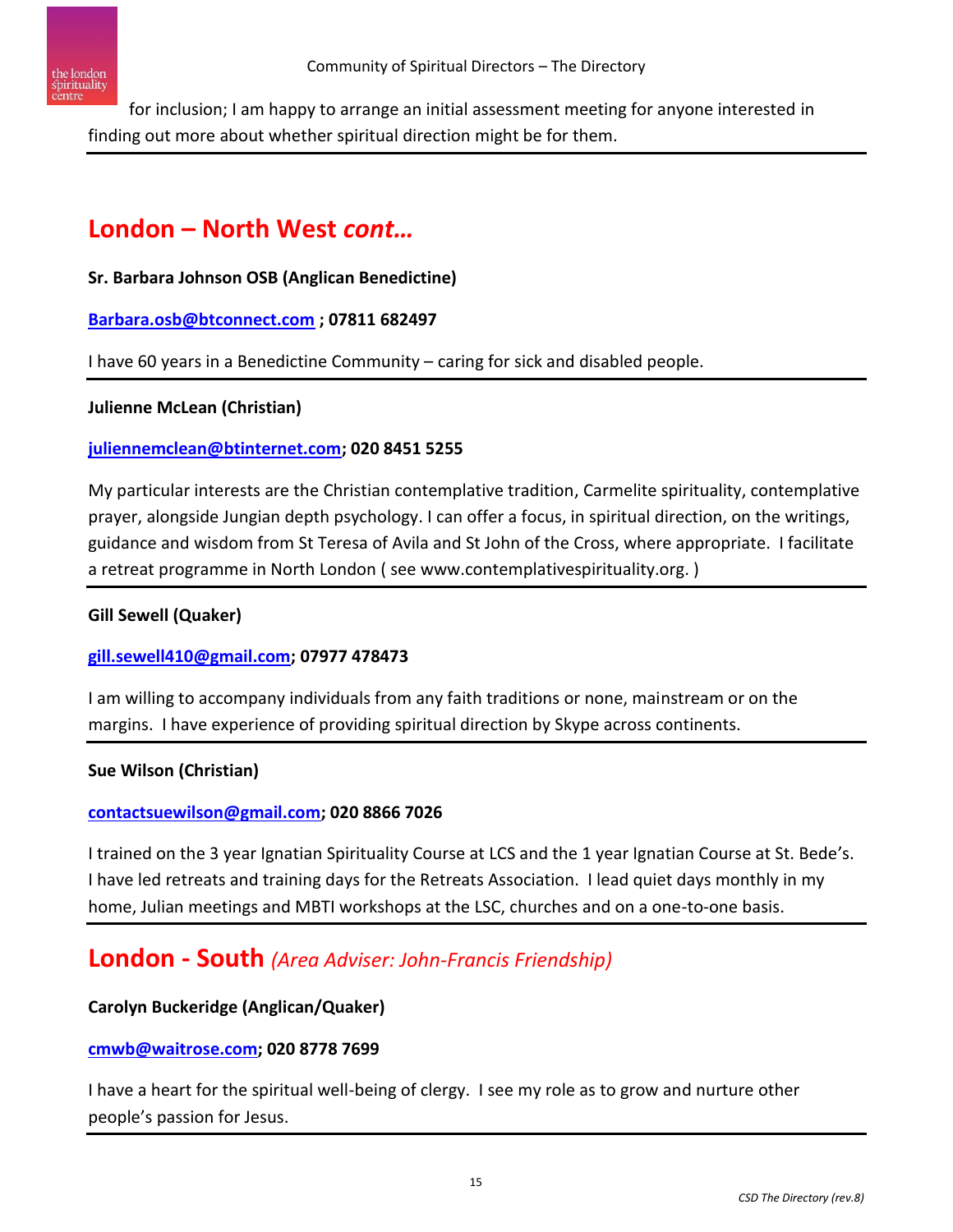

# **London – South** *cont…*

#### **Sheelagh Daly (Anglican)**

#### **[sheelaghdaly@talktalk.net;](mailto:sheelaghdaly@talktalk.net) 020 8293 0509**

I have a special interest in Ignatian Spirituality. I work as a counsellor with significant experience in both loss and trauma and I am interested in the spiritual aspects of these.

#### **Liz Grant (Christian)**

**[liz.grant@talktalk.net;](mailto:liz.grant@talktalk.net) 020 7627 1621**

I'm a trained psychotherapist interested in the crossover between therapy and spirituality.

#### **Kate Hampton (Christ Centered; attend my local Anglican church & work within it)**

#### **[kathryn.hampton@btinternet.com;](mailto:kathryn.hampton@btinternet.com) 020 8785 3129**

I have a special interest in the following: spiritual crisis, contemplative prayer, cognitive patterns, depression, transformation and spiritual understanding.

#### **Tine Jaeger (Christian)**

#### **[tine@jaeger.fsnet.co.uk](mailto:tine@jaeger.fsnet.co.uk)**

I have experience of accompanying people of other or no faith.

#### **Julian Maddock (Christian)**

#### **[Julian.a.maddock@gmail.com;](mailto:Julian.a.maddock@gmail.com) 07951 759 953**

I trained at St Beunos and the Ignatian Spirituality course. I have 25 years' experience as a spiritual director, trainer and supervisor. I have been a hospital chaplain. My interests include: the Spiritual exercises of Ignatius, Practicing Presence 'The Body', morality, illness and death. I write about spirituality and the body at www.thisbody.info.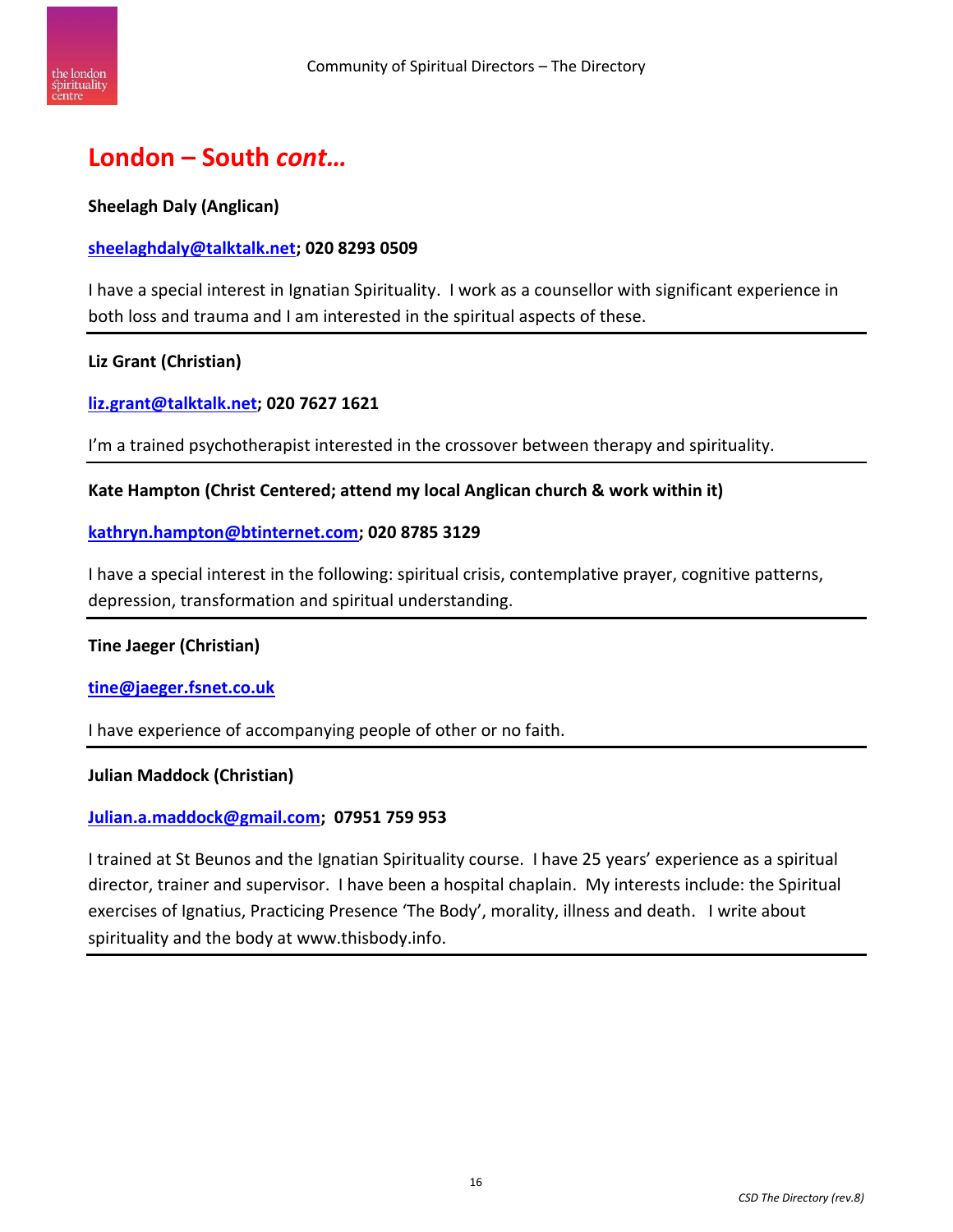

## **London - South** *cont…*

#### **Dawn Pointing (Christian)**

#### **[dawnabroad@yahoo.co.uk](mailto:dawnabroad@yahoo.co.uk)**

I love being alongside people in their spiritual journeys, having been in pastoral ministry for some 30 years, leading quiet days and retreats, and as a spiritual director since training at the centre 2010-12. I am open to seeing people from different Christian traditions or none. My own church background has been mainly in free charismatic churches but I've been part of other traditions and enjoy different expressions of spirituality, particularly contemplative. My experience includes debriefing and direction for people returning from overseas. I usually see people in my home in Orpington, but could also meet in central London and I have also used Skype.

#### **The Rev. Michael Sawyer (Methodist)**

#### **[michaeljsawyer@tiscali.co.uk](mailto:michaeljsawyer@tiscali.co.uk) ; 020 7223 5933**

I have a special interest in cross cultural spiritual direction and inter denominational spiritual direction. I work with the homeless and the poor. I have experience in leading training and retreats for ministers. I have a special interest in the writing of Thomas Merton, in particular his approach to spirituality outlined in his book Contemplation in a World of Action.

#### **Alison Seaman (Anglican)**

#### **[Alison.seaman@alibri.co.uk](mailto:Alison.seaman@alibri.co.uk)**

I was trained in the art of spiritual direction at the LCS. My particular interests are in spiritual wellbeing, spirituality and the creative arts and in the spiritual nurture of children and young people

#### **The Rev. Rosemary Shaw**

#### **[rosemary.shaw1@ntlworld.com](mailto:rosemary.shaw1@ntlworld.com)**

I have experience of exploring vocation both lay and ordained; working in chaplaincy (hospital) and bereavement issues.

#### **Martin H Taylor (Baptist – Free Church)**

#### **[marthtaylor@hotmail.co.uk](mailto:marthtaylor@hotmail.co.uk) ; 07788 908327**

I have more than 15 years engaging in spiritual direction. I carried out my training at LCS in 2001 – 2003. I am committed to ongoing spiritual formation and professional development.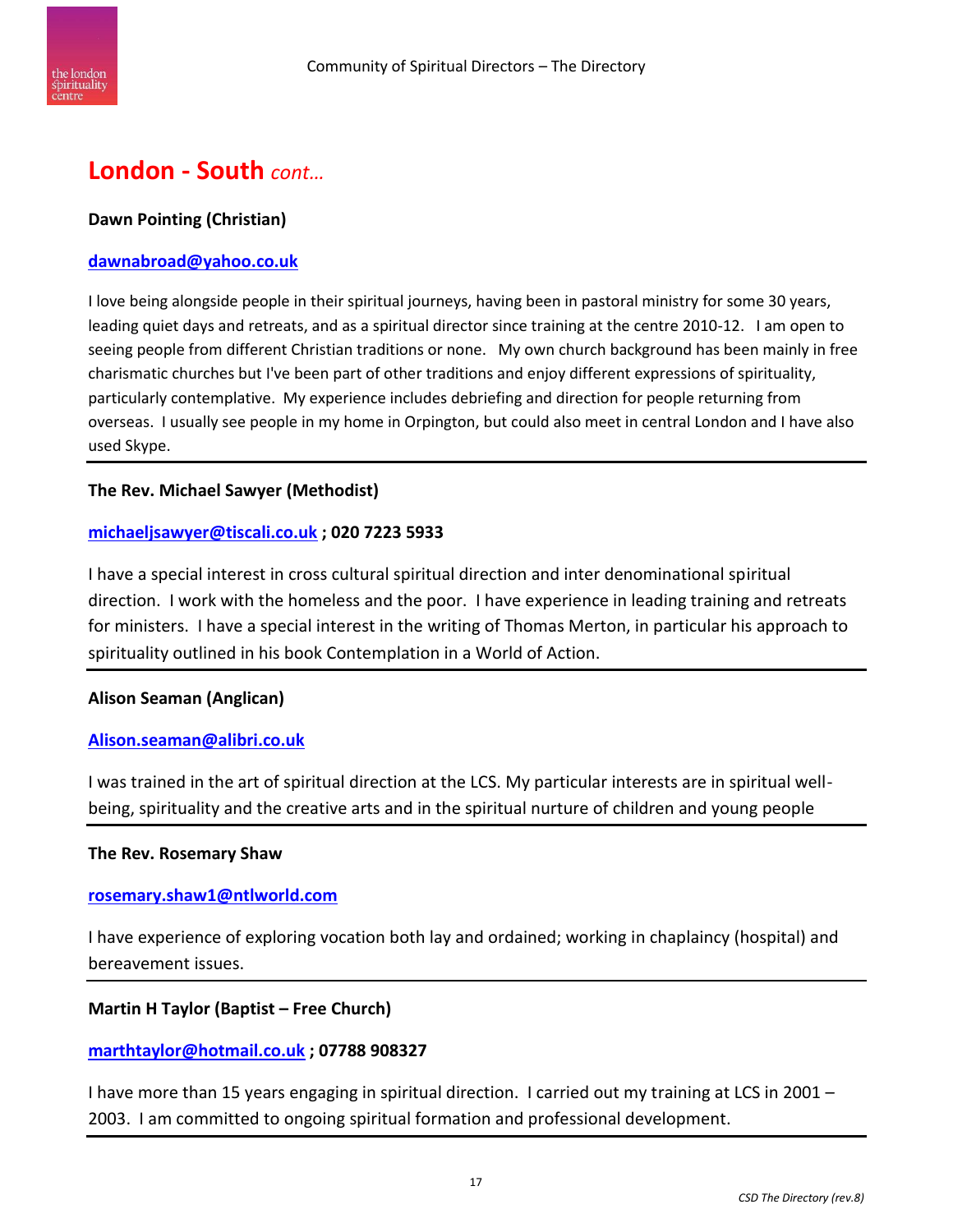

## **London - South** *cont…*

#### **Barbara Wilson (Roman Catholic)**

#### **[Basiawilson1@gmail.com](mailto:Basiawilson1@gmail.com) ; 07713 242 449**

I am a Catholic lay woman, trained at LCS in spiritual direction. I am to develop directees relationship with God and respond to God's overwhelming love for them. I am trained to take people through Ignatius spiritual exercises in daily life or work with them on an ad hoc basis.

## **London West** *(Area Adviser: Karen Wellman)*

#### **Clare Balfour RSCJ (Roman Catholic)**

#### **[cbalfour0412@gmail.com;](mailto:cbalfour0412@gmail.com) 07736 361 808**

I belong to a religious order within the Ignatian tradition. I have several years' experience of spiritual accompaniment, of accompanying eight day and 30 day Ignatian Spiritual Exercises and of accompanying 19<sup>th</sup> Annotation. I am happy to work with all denominations.

#### **Fr. Peter J Kelly (Catholic)**

#### **[pjk19hatch96@live.co.uk](mailto:pjk19hatch96@live.co.uk) ; 07932 109566**

I have 30 years' experience working as a missionary in Uganda Africa. This included retreat work and chaplain work to The Poor Clares. I completed training in Spirituality and Retreat work and Direction at St. Beunos Spirituality Centre, North Wales, 1994. I gave spiritual direction over nine years at Sutton Coldfield, Birmingham from 2005 – 2013.

#### **Geoff Nicholson (Anglican)**

#### **[Geoff@retailinterface.co.uk;](mailto:Geoff@retailinterface.co.uk) 07970 880382**

Trained as a Spiritual Director in the Ignatian tradition at the London Spirituality Centre, Geoff also has experience of managing a successful consultancy firm.

#### **Gill Sewell (Quaker)**

#### **[gill.sewell410@gmail.com;](mailto:gill.sewell410@gmail.com) 07977 478473**

I am willing to accompany individuals from any faith traditions or none, mainstream or on the margins. I have experience of providing spiritual direction by Skype across continents.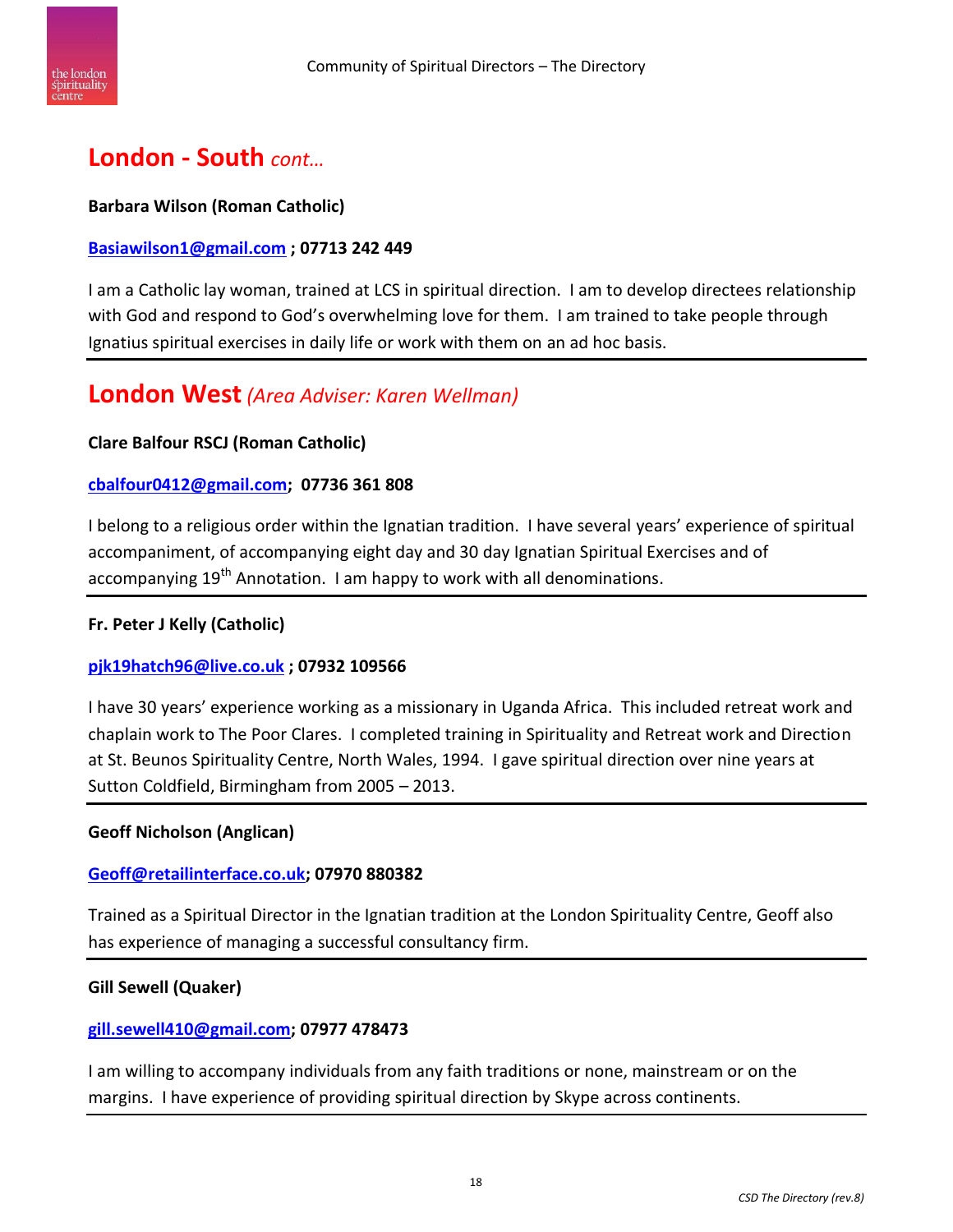

## **London West** *cont…*

#### **Shelia Thomas (Evangelical, charismatic)**

#### **[Shelia.thomas@btinternet.com](mailto:Shelia.thomas@btinternet.com)**

I trained as a Spiritual Director 12 years ago. I enjoy accompanying people on their spiritual journey, helping them grow in freedom to choose well, and to live well. I enjoy helping people explore their faith and how their faith relates to every area of their lives.

# **Oxfordshire**

#### **Julia Bee (Christian)**

#### **[Julia@life-encounter.com](mailto:Julia@life-encounter.com) ; 07929 618004**

I am a guide for the Ignatian Exercises. I have a particular interest in all aspects of contemplative spirituality, Christian Meditation and end-of-life spiritual care. I am happy to discuss the possibilities of working with directees from any faith or no faith backgrounds.

#### **Graham Francis Forristalle (Roman Catholic)**

#### **[gforristalle@tiscali.co.uk;](mailto:gforristalle@tiscali.co.uk) 01865 773 817**

I have an interest in work with young adults. My background is in youth ministry and youth retreat work.

## **Suffolk**

#### **Anthony Lury (Anglican)**

#### **[anthonylury@gmail.com](mailto:anthonylury@gmail.com) ; 01473 273395**

I trained on the London Ignatian Course and have been a tutor on the LDCSD and Encounter courses. I am a retired Parish Priest and see people both in Suffolk and at the London Spirituality Centre.

#### **Stephen Lloyd (Evangelical Anglican)**

#### **[stephenrlloyd@btinternet.com](mailto:stephenrlloyd@btinternet.com)**

I am a retired vicar, offering ministry of accompaniment and listening, seeking to enable others to reflect on their relationship with God, and to encourage growth in our experience of freedom that is to be discovered in Christ.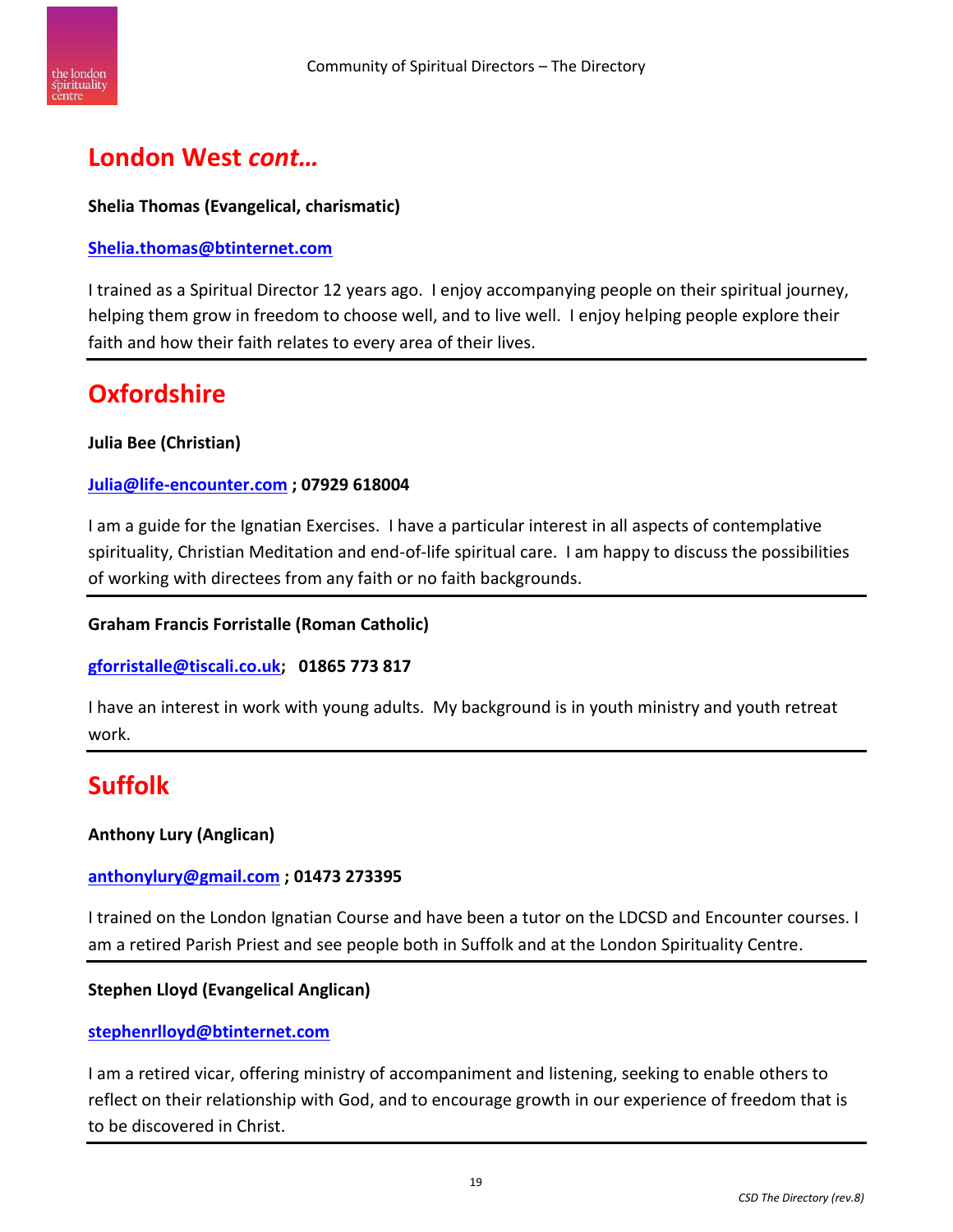

## **Surrey**

**Ruth Connor (Catholic)**

#### **[ruthconnorssa@yahoo.co.uk](mailto:ruthconnorssa@yahoo.co.uk) ; 07740 650376**

I have a special interest in spiritual accompaniment in daily life. I have experience of doing the Spiritual Exercises.

## **Surrey** *cont….*

#### **Mark Godson (Christain)**

#### **direction@markgodson.net**

I offer spiritual accompaniment that draws on the contemplative, mystical and Ignatian strands within the Christian tradition. It is informed by my study and practice of Zen and my work as a psychotherapist. I was Director of LSC from 2011 – 2015

#### **Celia Harrisson (Christian Ecumenical)**

#### **[celiaharrison@yahoo.co.uk](mailto:celiaharrison@yahoo.co.uk) ; 07775861560**

I am interested in the interface between Psychotherapy and Spiritual Direction. As a psychotherapist, I specialize in working with complex trauma, Dissociation and Attachment. I welcome directees with this background for the work of Spiritual Direction. I have experience of participating in the 19<sup>th</sup> Annotation and 17 years in an ecumenical Christian Community.

## **Sussex**

#### **Victoria Bathurst (C of E)**

#### **[victoriabat@aol.com;](mailto:victoriabat@aol.com) 07966 519 969**

I have a special interest in the use of image and the imagination for contemplation.

#### **Judith Bendkowski (Anglican)**

**[judithbendkowski@gmail.com](mailto:judithbendkowski@gmail.com) ; 07771 984 955**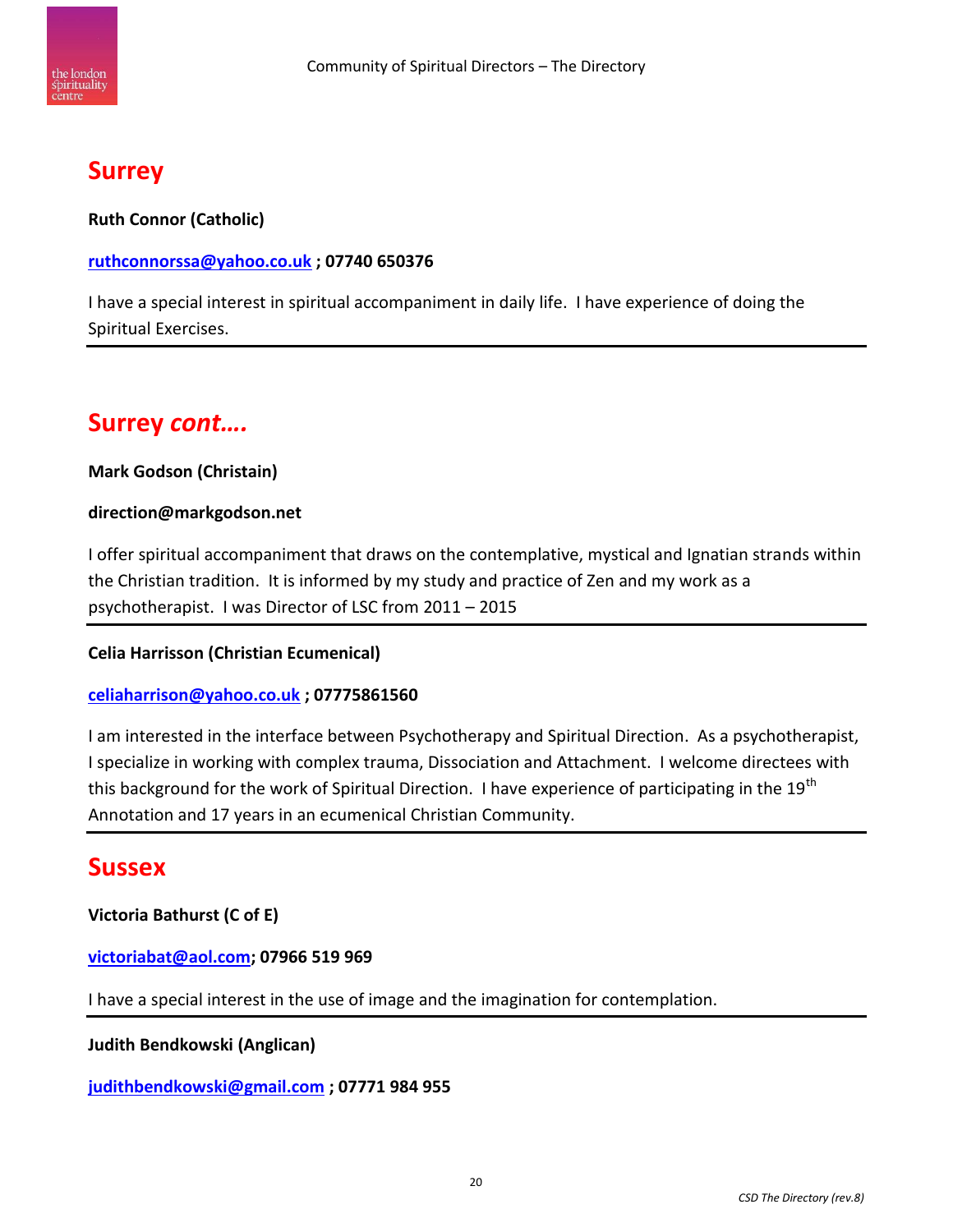

My faith and faith tradition and my approach to those seeking accompaniment is inclusive. I have experience of accompanying new and young Christians, those discerning their vocation, ordinands, clergy and others whose faith has been developing for many years. I accompany 19<sup>th</sup> Annotation Ignation retreatants.

## **Sussex** *cont…*

#### **Jennie Ring (Christian)**

#### **[Jennie.ring@ntlworld.com](mailto:Jennie.ring@ntlworld.com)**

I completed the Introduction to Spiritual Direction course with Chichester Diocese in 2014. I'm from a Free Church background but appreciate and use traditions and practices of other strands of Christian faith. I enjoy accompanying others in nurturing their connection with God, and a heart for those missing the Fatherhood of God in their lives.

#### **Val Smith (Baptist – Charismatic, Contemplative)**

#### **[val.smith1@gmail.com;](mailto:val.smith1@gmail.com) 07989 357237**

I have an interest in working to support missionaries in personal development and in the voluntary sector.

#### **Mary Penley (Anglo-Catholic)**

#### **[mary@marypenley.com;](mailto:mary@marypenley.com) 01903 417385**/**07729 277 567**

I am an Anglo-Catholic and trained as a Spiritual Director on the Encounter course. I love the natural world and have a passion for silence and beholding. With a deep respect for the dignity and sanctity of each individual I journey alongside, I lead retreat workshops combining various forms of creative expression within a framework of contemplative prayer. I have a background in the Arts, in bereavement counselling, geriatric and terminal care. For further details http://www.marypenley.com/workshops

## **Wiltshire**

#### **Julia Mourant (Christian)**

#### **[julia.caroline@btinternet.com](mailto:julia.caroline@btinternet.com)**

I am an Anglican priest and have held posts in training and vocations. I live in Basingstoke and also spend part of the week in Salisbury where I offer spiritual direction, supervision and vocational coaching, as well as being responsible for a course for spiritual directors.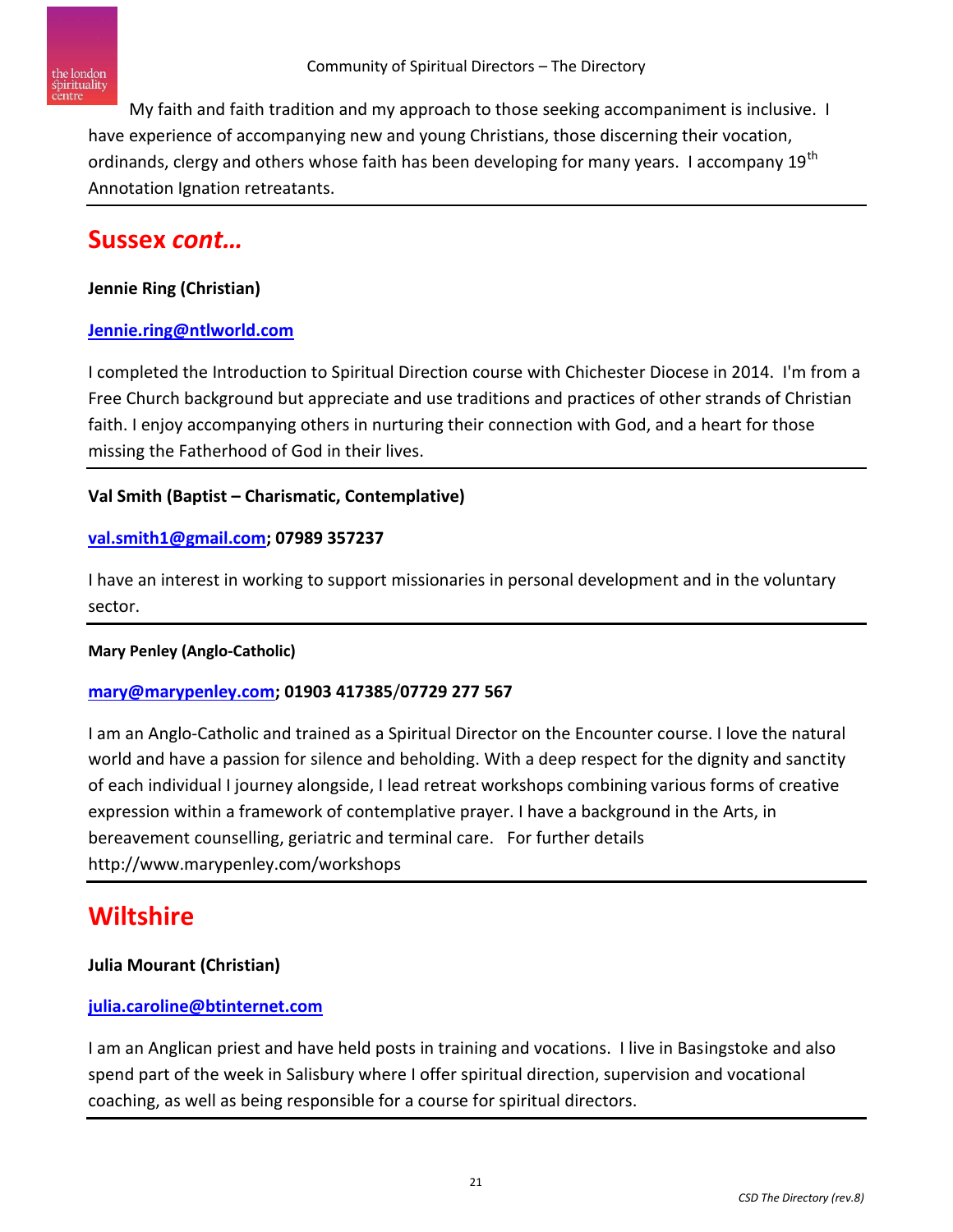



#### **Esther Aronsfeld**

#### **[e.aronsfeld@gmail.com](mailto:e.aronsfeld@gmail.com) ; 07855 251255**

I am an ordained Interfaith Minister and Spiritual Director from a Jewish background. I work with people who don't consider themselves religious, but long for meaning, clarity and direction. I lead retreats for CARM; courses in Jewish spirituality for Christian groups. My background includes management training, coaching and bereavement support.

#### **Suzanne Helena Cohen**

#### **[suzannecohen@btinternet.com](mailto:suzannecohen@btinternet.com) ; 07944 767274**

I am an Interfaith Minister who trained in Spiritual Direction via the Encounter course, with a background in Spiritual Counselling, Spiritual Healing and Gestalt Therapy. I have an interest in understanding how the different faith traditions help us root our lives in a meaningful way

## **\_\_\_\_\_\_\_\_\_\_\_\_\_\_\_\_\_\_\_\_\_\_\_\_\_\_\_\_\_\_\_\_\_\_\_\_\_\_\_\_\_\_\_\_\_\_\_\_\_\_\_\_\_\_\_\_\_\_\_\_\_\_\_\_\_\_\_\_\_\_\_\_\_\_\_\_\_\_\_\_\_\_\_ Ireland**

#### **Tom McNamara (Roman Catholic)**

#### **[tomm.mc@gmail.com](mailto:tomm.mc@gmail.com) ; 0035387763980**

I integrate energy work (especially EFT – Emotional Freedom Technique) with spiritual accompanying. I have experience of IGR and am a trained counsellor.

## **DIRECTION via SKYPE/FACETIME and EMAIL**

The following are willing to offer spiritual direction by email or Skype:

**Martin Carr** (Anglican): [martingcarr@hotmail.co.uk](mailto:martingcarr@hotmail.co.uk) (Email only)

**Suzanne Cohen** (Jewish – Central London): [suzannecohen@btinternet.com](mailto:suzannecohen@btinternet.com)

**Annette Kaye** (Christian – South London): [annette@annette-kaye.com](mailto:annette@annette-kaye.com)

**Mary Penley** (Anglican – Central London): [mary@marypenley.com](mailto:mary@marypenley.com)

**The Rev. Martin Taylor** (Baptist – South London): [marthtaylor@hotmail.co.uk](mailto:marthtaylor@hotmail.co.uk)